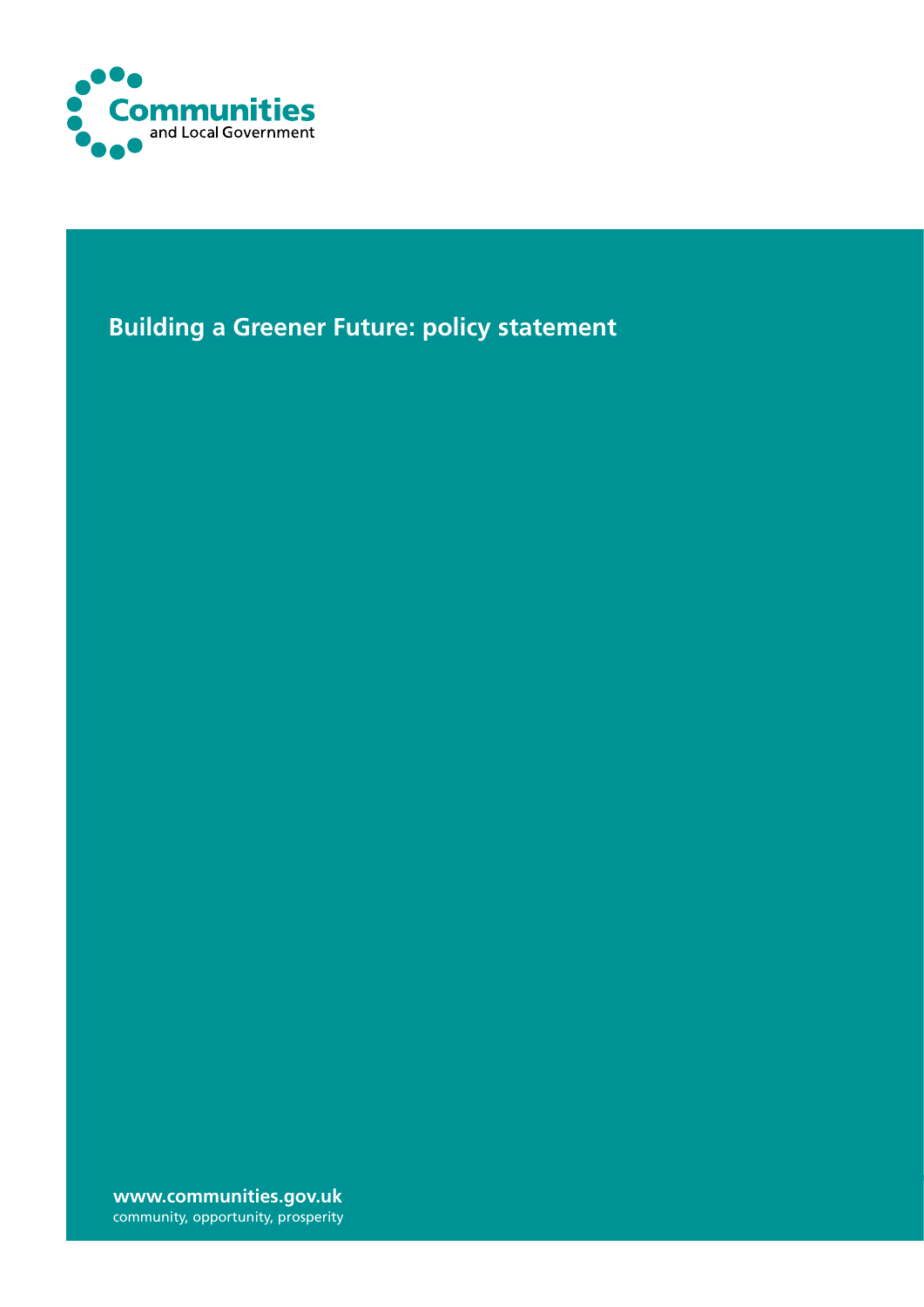

# *Building a Greener Future: policy statement*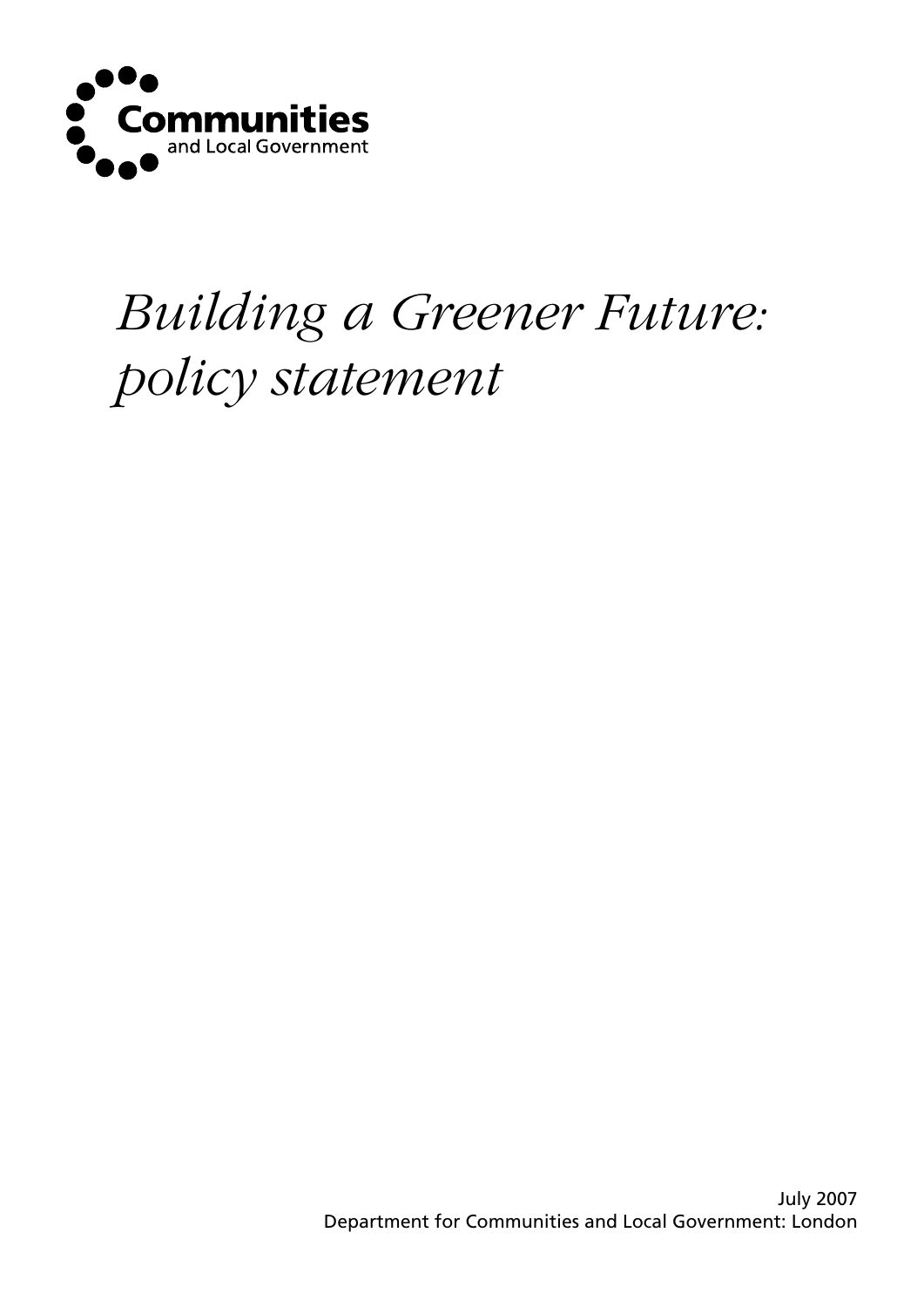Department for Communities and Local Government Eland House Bressenden Place London SW1E 5DU Telephone: 020 7944 4400 Website: www.communities.gov.uk

*© Crown Copyright, 2007*

*Copyright in the typographical arrangement rests with the Crown.*

*This publication, excluding logos, may be reproduced free of charge in any format or medium for research, private study or for internal circulation within an organisation. This is subject to it being reproduced accurately and not used in a misleading context. The material must be acknowledged as Crown copyright and the title of the publication specified.*

Any other use of the contents of this publication would require a copyright licence. Please apply for a Click-Use Licence for core material at www.opsi.gov.uk/click-use/system/online/pLogin.asp, or by writing to the Office of Public Sector Information, Information Policy Team, St Clements House, 2-16 Colegate, Norwich, NR3 1BQ. Fax: 01603 723000 or email: HMSOlicensing@cabinet-office.x.gsi.gov.uk

If you require this publication in an alternative format please email alternativeformats@communities.gsi.gov.uk

Communities and Local Government Publications PO Box 236 Wetherby West Yorkshire LS23 7NB Tel: 08701 226 236 Fax: 08701 226 237 Textphone: 08701 207 405 Email: communities@twoten.com or online via the Communities and Local Government website: www.communities.gov.uk

75% recycled This publication is printed<br>on 75% recycled paper

July 2007

Product Code: 07 HC 04748/a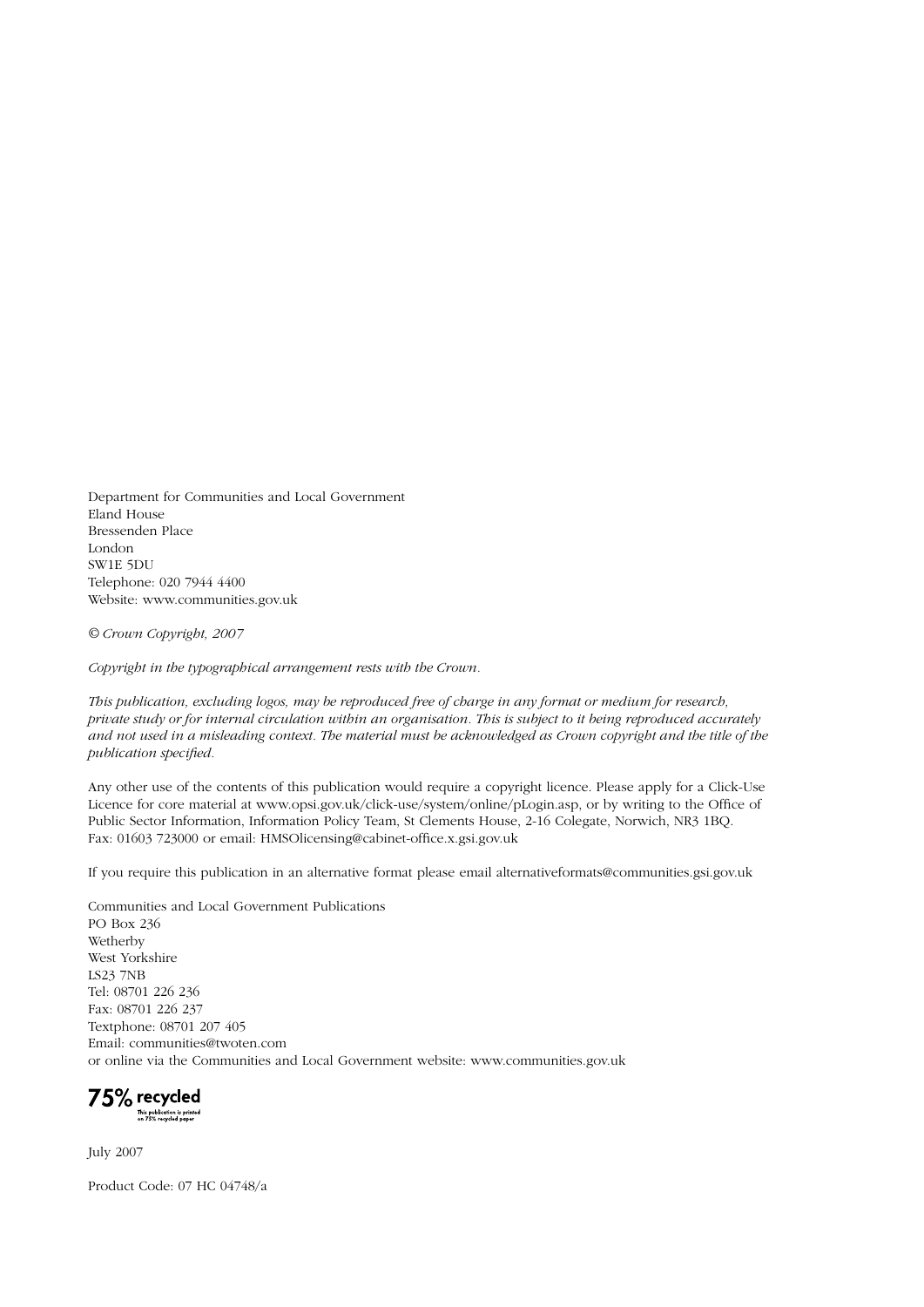## **Contents**

| Introduction                                                                 | 5  |
|------------------------------------------------------------------------------|----|
| Section 1: The importance of housing in delivering real emissions reductions | 8  |
| Section 2: New development                                                   | 10 |
| Section 3: Policy issues raised in the consultation                          | 13 |
| Section 4: Costs and benefits                                                | 22 |
| Section 5: Conclusions                                                       | 25 |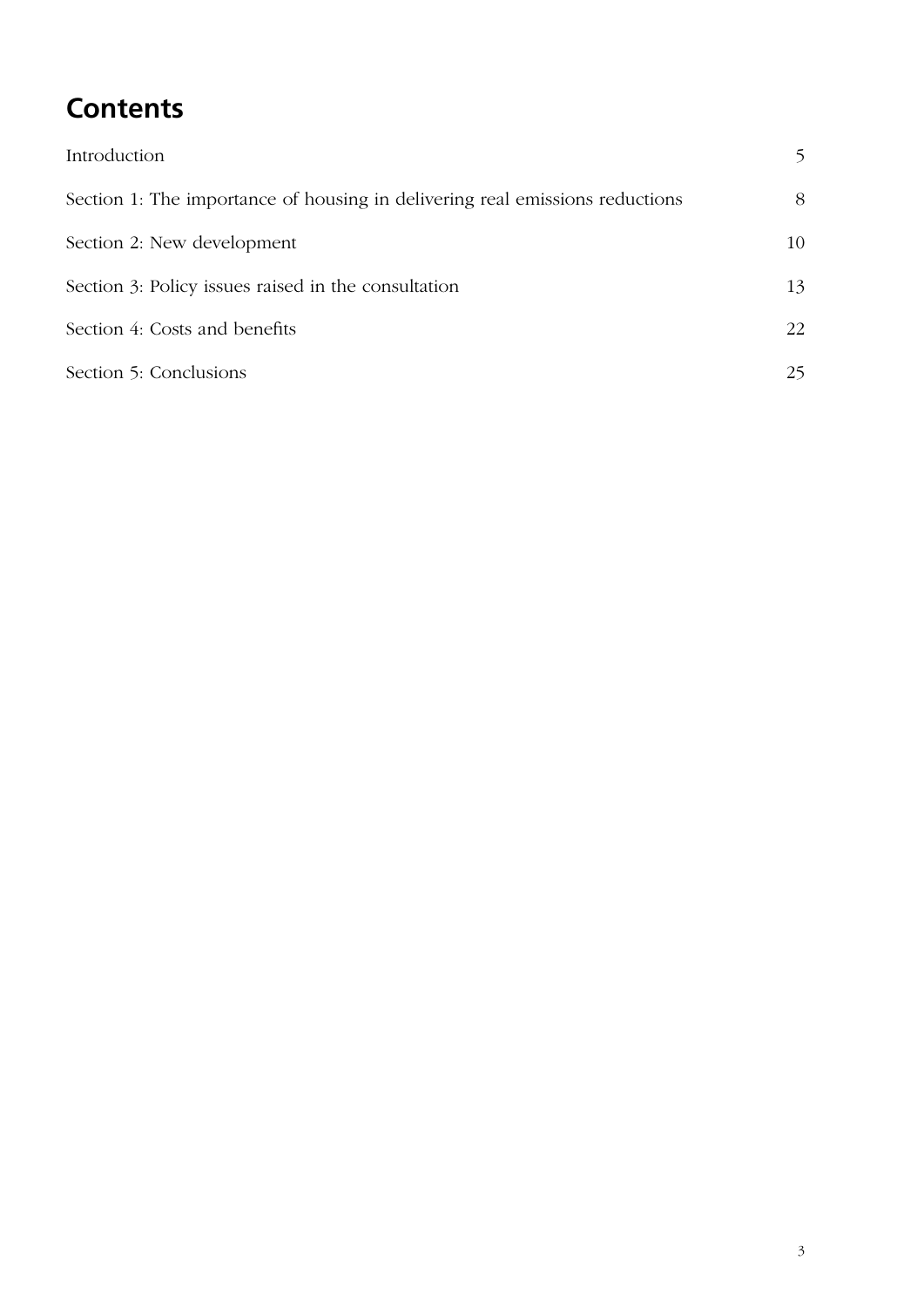### <span id="page-4-0"></span>**Introduction**

There is now an overwhelming body of scientific evidence that indicates that climate change is a serious and urgent issue. And whilst there are some remaining uncertainties about the eventual impacts, the evidence is now sufficient to give clear and strong guidance to policy-makers about the pressing need for action.

Emissions of greenhouse gases, particularly carbon dioxide, are the main cause of climate change. The UK emitted more than 550 million tonnes of carbon dioxide (MtCO<sub>2</sub>) in 2005. Energy use in buildings accounted for nearly half these emissions, and more than a quarter came from the energy we use to heat, light and run our homes.

Energy security is also an important challenge. We became a net importer of oil in 2006, and are dependent on imported gas at a time when global demand and prices are increasing. Many of the measures needed to cut carbon emissions to address climate change also contribute to creating a healthy diversity of energy supply, and address fuel poverty through lower bills for householders.

Against this backdrop, we need to address the issue of housing supply. Evidence indicates that too few homes have been built to meet demand over the last three decades of the  $20<sup>th</sup>$  century. As Kate Barker's report into housing supply<sup>1</sup> made clear, we need additional housing provision. Rising house prices make it even harder for those trying to buy their first home. If we do not increase house building above previous plans, the percentage of 30-34 year old couples able to afford to buy will worsen significantly in the long term, falling from over half today to around 35 per cent in 2026.

If we build the houses we need, then by 2050, as much as one-third of the total housing stock will have been built between now and then. So we need to build in a way that helps our strategy to cut carbon emissions – both through reducing emissions of new homes and by changing technology and the markets so as to cut emissions from existing homes too. We want to see a volume of new development which will deliver economies of scale and bring down costs of environmental technologies that could apply not only to new homes but to existing homes too.

We therefore consulted in December last year on proposals progressively to improve energy/carbon performance set in Building Regulations to achieve zero carbon housing within 10 years. These proposals were set out in the consultation document *Building a Greener Future*. 2

In summary, we proposed to achieve a zero carbon goal in three steps: moving first, in 2010 to a 25 per cent improvement in the energy/carbon performance set in Building Regulations; then second, in 2013, to a 44 per cent improvement; then, finally in 2016, to zero carbon. We said that zero carbon means that, over a year, the net carbon emissions from all energy use in the home would be zero.

<sup>&</sup>lt;sup>1</sup> Review of Housing Supply (2004) – Delivering Stability: Securing our Future Housing Needs (Kate Barker, March 2004) http://www.hm-treasury.gov.uk/consultations\_and\_legislation/barker/consult\_barker\_index.cfm.

*Building a Greener Future Consultation* http://www.communities.gov.uk/index.asp?id=1505157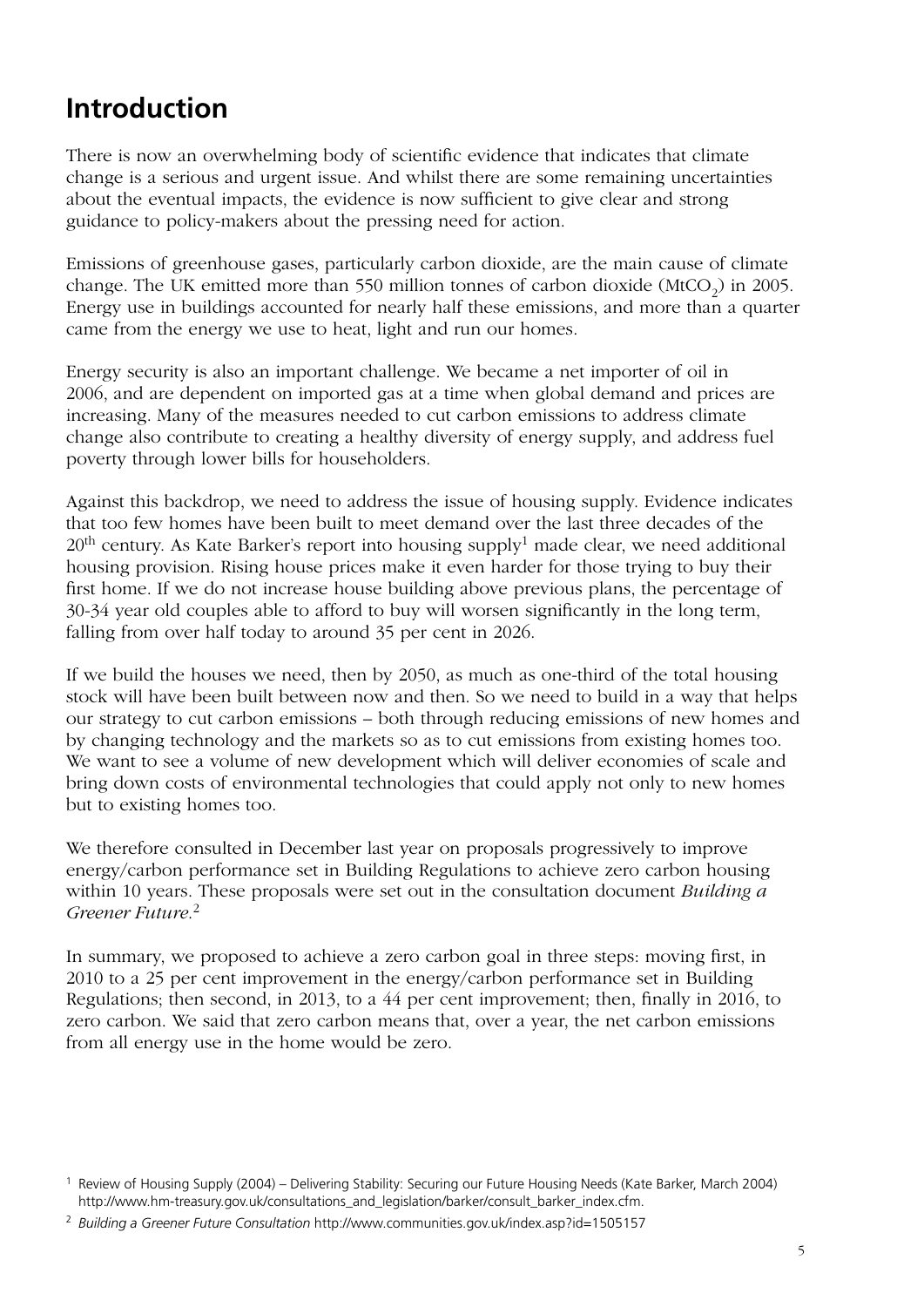At the same time, we also published proposals for a *Planning Policy Statement on Climate Change*3, which would help support the achievement of zero carbon homes through the planning system. And we published the final version of the *Code for Sustainable Homes*4. This is currently a voluntary code, intended to promote higher environmental standards in housing ahead of implementation of regulatory standards. It considers not just energy/ carbon but a range of sustainability issues such as water, waste and materials.

Finally, to further support our aim of zero carbon homes and kick-start deployment of these technologies, the government will introduce a time-limited stamp duty land tax relief with effect from 1 October 2007 for new homes built to a zero carbon standard to be set in Her Majesty's Treasury (HMT) regulations. A high level overview of the details are set out on HMT's website5.

On 6 June 2007 we published a summary of the consultation responses received, prepared for Communities and Local Government by consultants Faber Maunsell<sup>6</sup>.

Overall the response to the consultation was positive, and a large majority of respondents felt that the timetable to zero carbon by 2016 was achievable. However, there were a range of responses, and a number of issues and concerns raised, which we take extremely seriously, and which this document will consider in more detail below.

After the launch of the consultation, Communities and Local Government and the Home Builders Federation established the 2016 Taskforce, jointly chaired by Yvette Cooper, Minister of Housing and Planning and Stewart Baseley, Executive Chairman of the Home Builders Federation.

The Taskforce also includes members from local government, the energy supply industry, the construction industry and non-governmental organisations. The purpose of the Taskforce is to identify the barriers to implementation of the 2016 zero carbon target, and put in place measures to address them.

The analysis in *Building a Greener Future Regulatory Impact Assessment*7 shows that while the implementation of our approach will increase construction costs, there are also benefits in terms of reduced energy bills and reduced carbon dioxide emissions. Overall, building to higher standards is likely to increase costs. These costs are more predictable in the short term, but are harder to assess over the longer term as these will be dependent on substantial changes in technology and the market response. Our approach, moreover, should stimulate the market to innovate and adapt to low carbon technologies.

The work of the Taskforce, the positive response to our consultation, and the additional analysis commissioned by this Department into the costs and benefits of the zero carbon homes target, enable us to confirm in this policy statement the Government's commitment to a zero carbon target in 2016, and the proposed steps along the way.

<sup>&</sup>lt;sup>3</sup> Planning Policy Statement: Planning and Climate Change http://www.communities.gov.uk/index.asp?id=1505140

*Code for Sustainable Homes* http://www.communities.gov.uk/index.asp?id=1506120

<sup>&</sup>lt;sup>5</sup> See Budget Note 26: www.hmrc.gov.uk/budget2007/bn26.htm

The summary documents can be found at: www.communities.gov.uk/index.asp?id=151113

*Building a Greener Future Regulatory Impact Assessment* www.communities.gov.uk/index.asp?id=1505157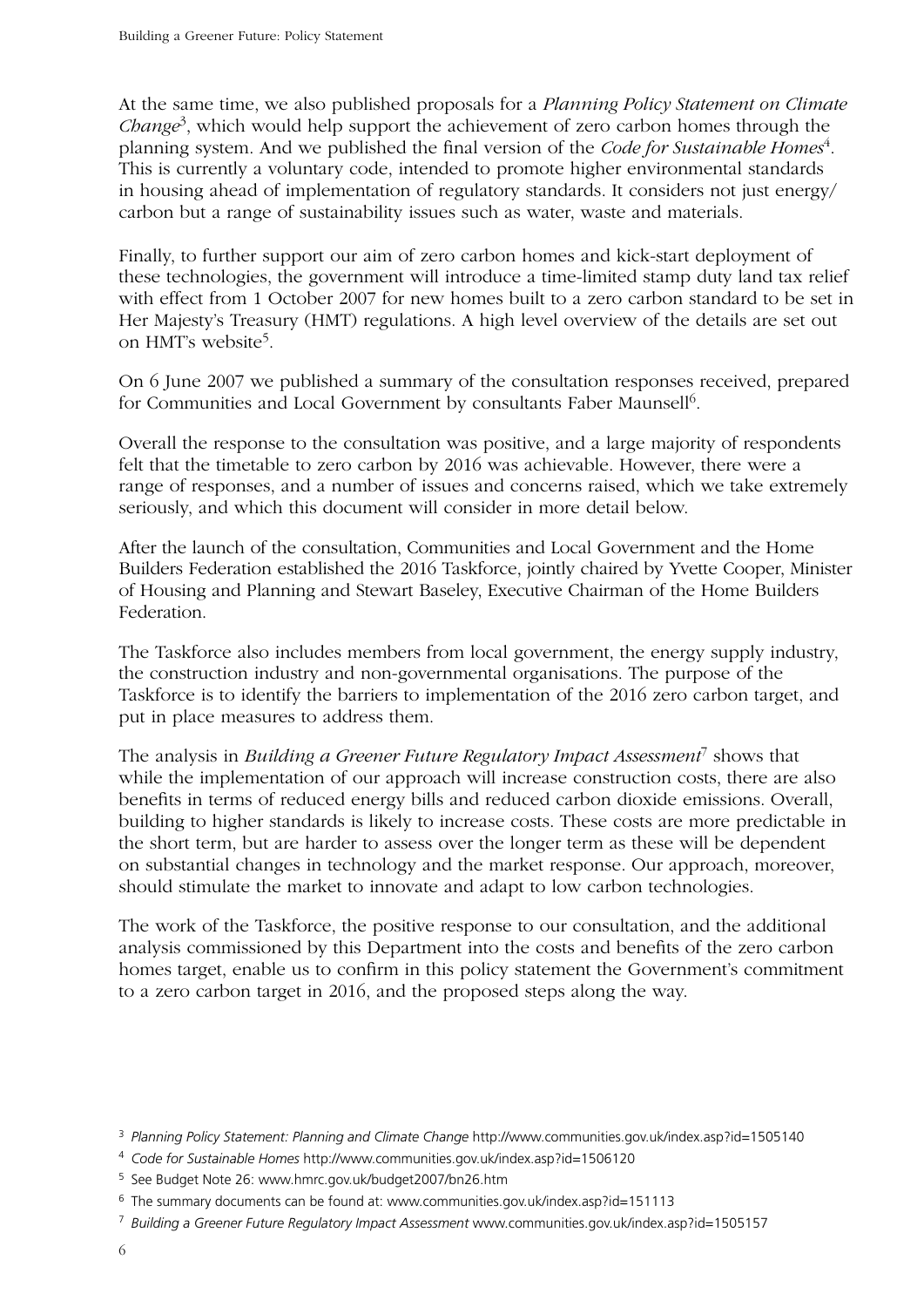We believe that the achievement of this target will make a significant contribution to addressing climate change – saving at least 15 MtCO<sub>2</sub> per year by 2050. And these developments will benefit consumers, who could gain through lower fuel bills and warmer homes in the winter. This strategy document sets out in more detail the thinking behind this conclusion, and some of the significant issues that are raised by the zero carbon target.

Our strategy for delivering the targets will involve changes to the Building Regulations to strengthen the requirements in relation to insulation, ventilation, air tightness, heating and light fittings. Planning policy will be developed to set a framework for development to deliver zero carbon outcomes. We will be working with industry and organisations such as English Partnerships to encourage exemplar developments. We will work with the Taskforce on issues like skills, research and the development and dissemination of good practice.

We are publishing a Forward Look<sup>8</sup> to give more detail about our proposals for changes to Part L of the Building Regulations in 2010 and 2013. We hope this will provide greater clarity to industry on the changes that will be required to meet the 2010 and 2013 regulations.

We also take the wider issues of sustainability very seriously. In the consultation document we proposed to make rating against the *Code for Sustainable Homes* mandatory. This would mean that all new homes would be required to have a mandatory Code rating indicating whether they had been assessed and, if they had, the performance of the home against the Code. The response to the consultation was extremely positive and today we are also publishing a further consultation on the specifics of how a mandatory rating against the Code might work<sup>9</sup> and how it will build on Energy Performance Certificates.

The final *Planning Policy Statement: Planning and Climate Change* will be published later in the year, together with a good practice guide on how planning authorities can tackle the issues of climate change.

#### Next steps

We welcome the serious and sustained commitment from stakeholders and want to continue working with them as we move forward to implementation. The Taskforce will also continue to meet on a regular basis to take forward this work. The Taskforce terms of reference can be found on the Communities and Local Government website<sup>10</sup>.

#### **Help with queries**

Questions about the policy issues raised in the document can be addressed to:

Chloe Meacher 2/J5 Eland House Bressenden Place London SW1E 5DU

<sup>&</sup>lt;sup>8</sup> Building Regulations Forward Look www.planningportal.gov.uk

*The future for the Code for Sustainable Homes – Making a rating mandatory* www.communities.gov.uk/index.asp?id=1511885

<sup>10 2016</sup> Taskforce terms of reference www.communities.gov.uk/index.asp?id=1508822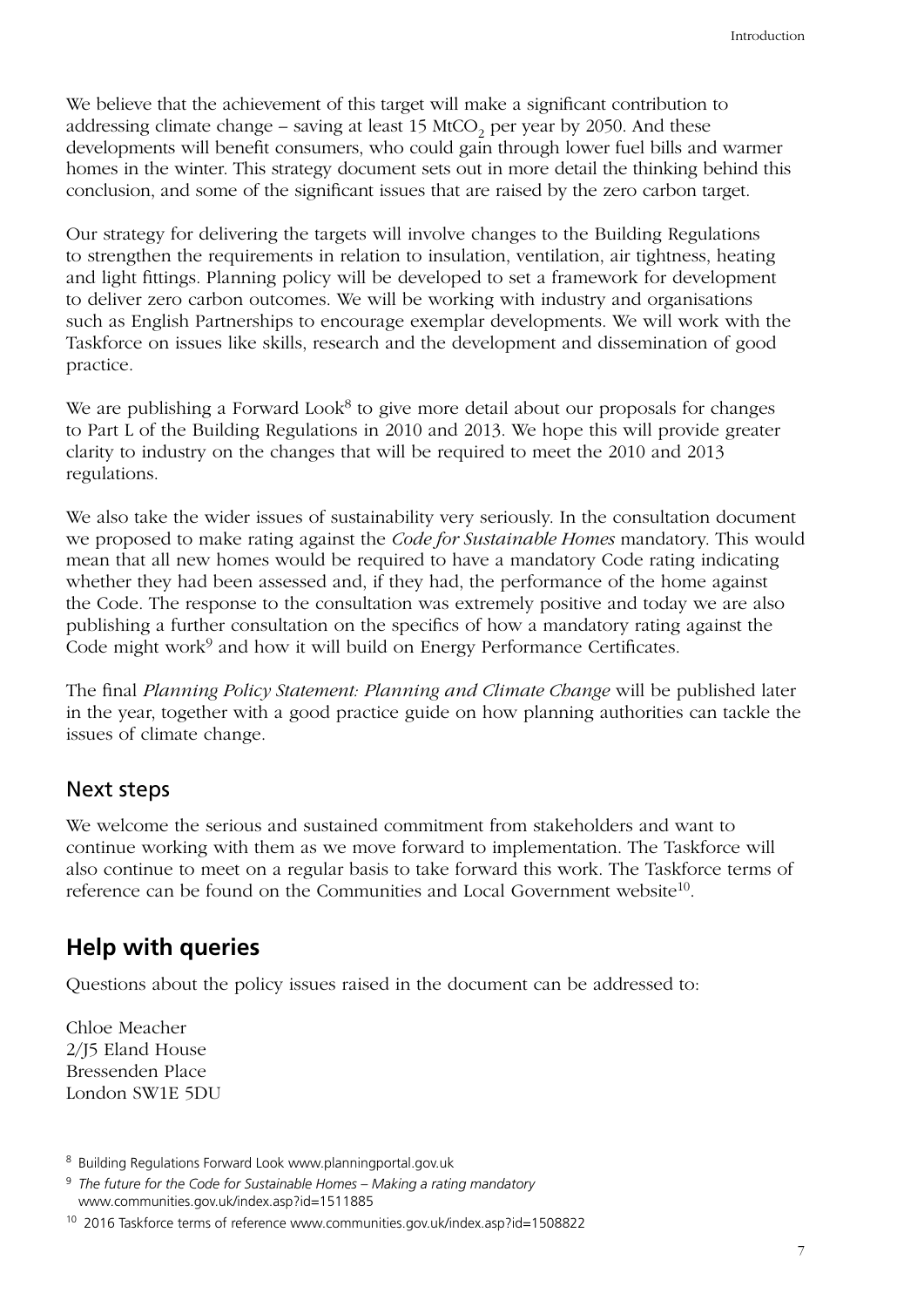### <span id="page-7-0"></span>**Section 1: The importance of housing in delivering real emissions reductions**

### **A significant proportion of energy is used to heat and run our homes**

- 1.1 In 2005 the UK's total carbon dioxide emissions were 556 MtCO<sub>2</sub>. Emissions from the domestic housing sector represent around 27 per cent of this figure – these emissions come from energy use in the home for heating, hot water, lighting and appliances. The chart below shows that the overwhelming use of energy in homes goes to heating and hot water. Nearly three-quarters of the emissions come from heating and hot water, and around one-fifth is from lighting and appliances. Recent trends in the domestic sector have shown an increase in use of energy for lighting and appliances, whilst energy use for cooking and hot water has been declining.
- 1.2 There is likely to be a continuation of these trends through, for example, the growth in the market for home entertainment equipment such as large-screen plasma televisions and home computers. Moreover, climate change itself may lead to further developments, for example, a growth in demand for home air conditioning.

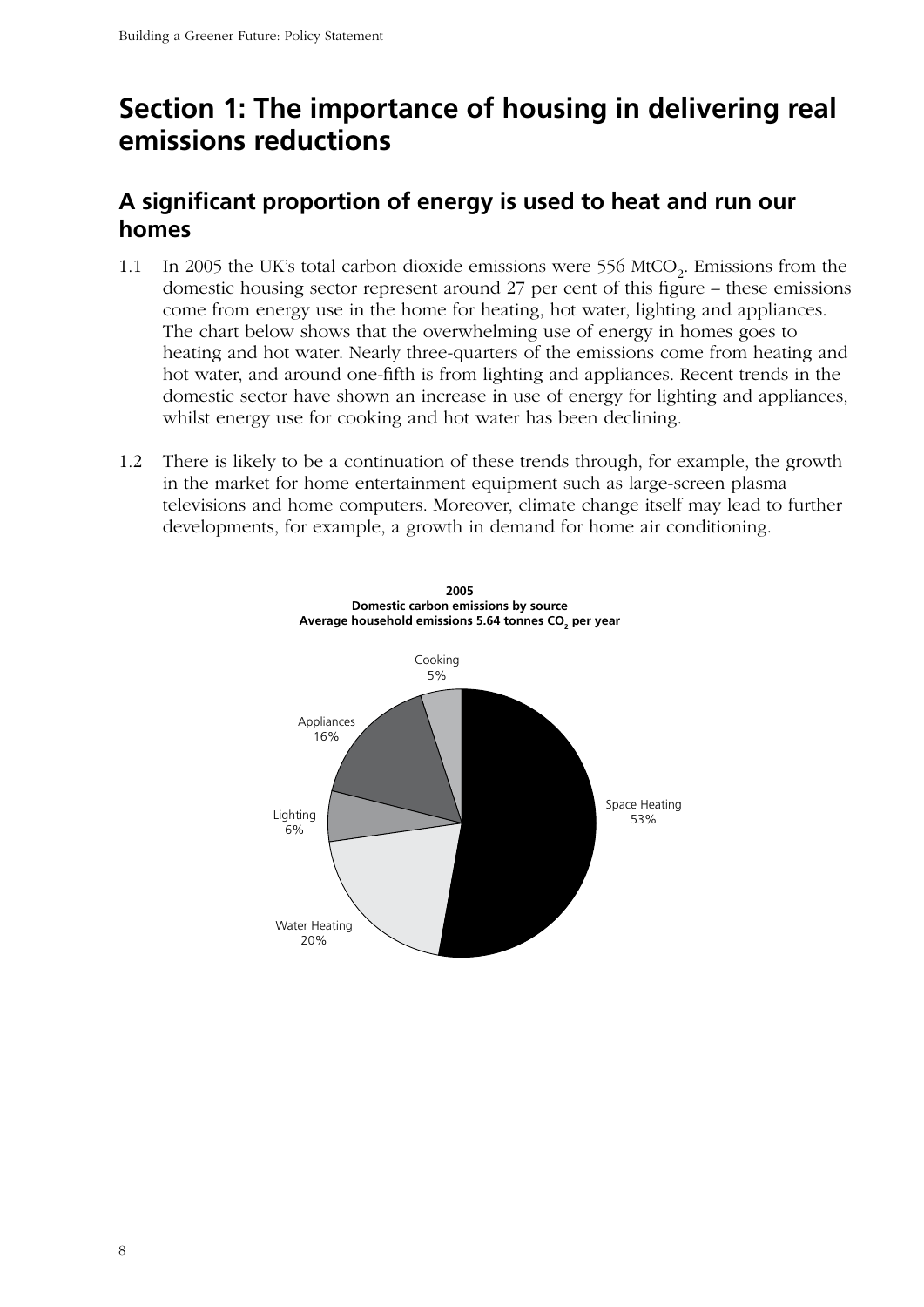### **We already have a significant programme of measures in place to tackle domestic energy use**

- 1.3 Government has in place a strong programme to secure reductions in emissions from the domestic sector through promoting energy efficiency and conservation. This programme includes: action to promote achievement of greater domestic energy efficiency by electricity and gas suppliers through the Energy Efficiency Commitment (EEC), and its successor, the Carbon Emissions Reduction Target (CERT); promotion of voluntary schemes in the retail sector to encourage take-up of more energy-efficient consumer electronics products; engagement with citizens, retailers and suppliers via the Energy Savings Trust (EST); and action via the Warm Front programme and Decent Homes Standard to tackle fuel poverty and energy wastage through improved home insulation and heating.
- 1.4 In addition, the introduction of Energy Performance Certificates, which are being phased in from August this year, will provide home-buyers with detailed information about the energy performance of their home, and will be accompanied by a report on the action they can take to reduce carbon emissions and reduce their fuel bills.
- 1.5 The total investment by Government and energy companies in energy efficiency in the existing housing stock now totals over £1 billion per year.
- 1.6 These schemes have produced significant results to date. In 2005 (the most recent year for which figures are available), emissions in the domestic sector fell by  $3.8$  MtCO<sub>2</sub>. This represents a 2.5 per cent reduction on the previous year. Part of this is likely to be due to higher energy prices and the warm winter temperatures we experienced that year, but some is explained by better levels of insulation, improved heating systems, and behavioural change. EEC, Warm Front and other measures to improve energy efficiency and cut fuel poverty are expected together to deliver reductions in emissions of about  $44$  MtCO<sub>2</sub> by 2020.

### **New homes will need to make a significant contribution too**

- 1.7 The Climate Change Bill sets out the Government target to reduce carbon emissions to 60 per cent of 1990 levels by 2050. If the domestic sector took a proportionate share of this target, carbon emissions in the domestic sector would need to fall from around  $154$  MtCO<sub>2</sub> to around  $62$  MtCO<sub>2</sub>. This requires a reduction of about 92 MtCO<sub>2</sub> from existing levels. However, as this is set against a background of rising pressures on energy demand due to growing household numbers and appliance use, the gap between 1990 levels and the 2050 target may be higher, at around 110 MtCO<sub>2</sub>, as indicated by long-term government projections. Current policies aimed at the domestic sector are projected to bring carbon emissions down by around 43 MtCO<sub>2</sub> by 2020 but we need to go further to reach 60 per cent and prevent emissions rising again in the long term.
- 1.8 In addition, although new homes make up less than one per cent of the stock every year, we estimate that by 2050, as much as a third of the housing stock could have been built between now and then.
- 1.9 That is why, in the consultation paper *Building a Greener Future* published on 13 December 2006, we set out proposals for how we might achieve progressive environmental improvements in new homes as well, in order to minimise further increases in carbon emissions.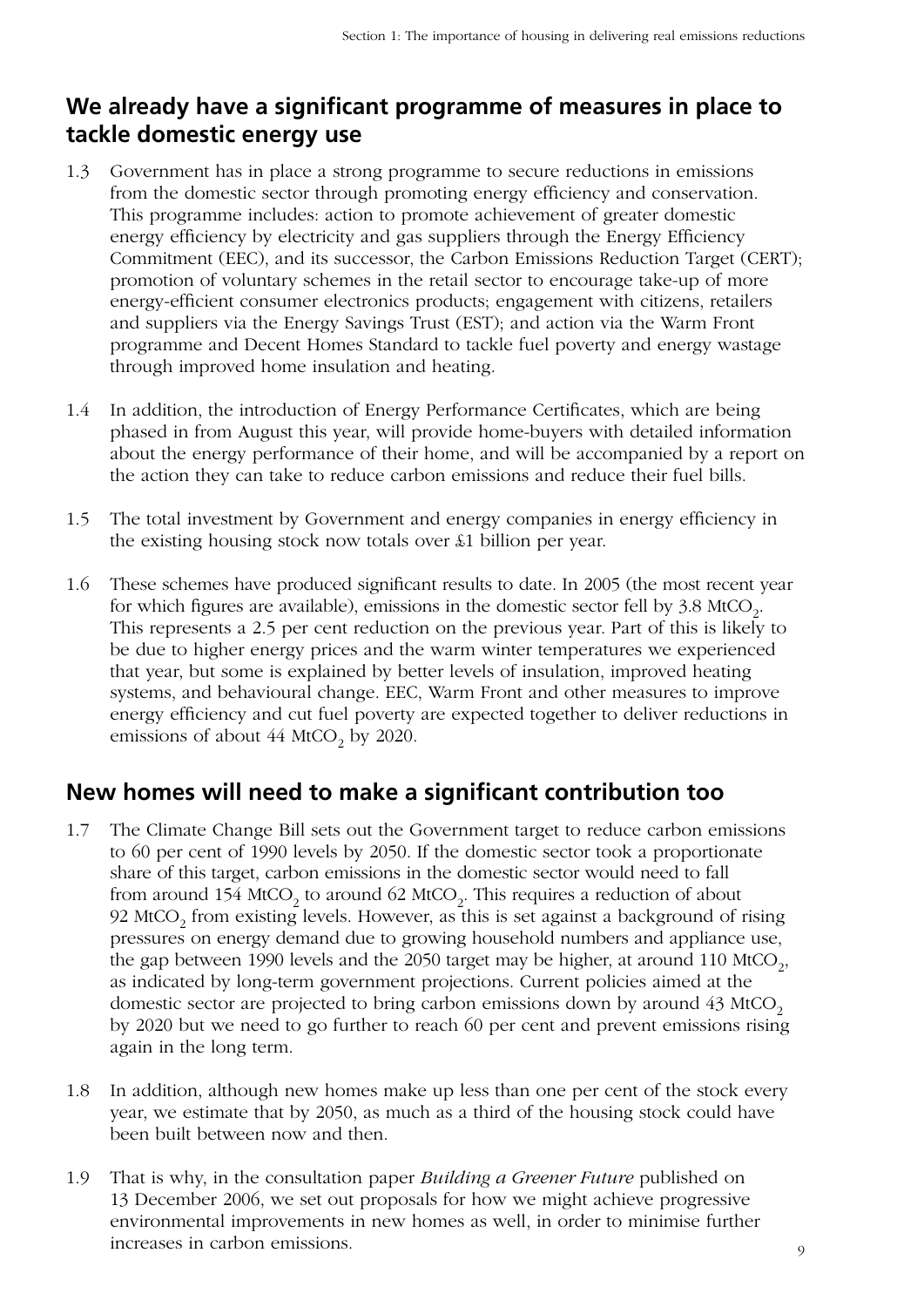### <span id="page-9-0"></span>**Section 2: New development**

### **We need to tackle housing affordability by delivering more homes**

- 2.1 As we set out in the consultation *Building a Greener Future*, the availability of new homes is an important policy issue. The housing market has not responded sufficiently to meet the needs of the country's ageing and growing population, leading to a significant gap between housing supply and demand. Over the last 30 years of the 20<sup>th</sup> century, housebuilding rates halved while the number of households increased by 30 per cent. As a result, many people cannot afford a suitable standard of accommodation, and families are finding that it is increasingly difficult to get onto the housing ladder.
- 2.2 This pressure is likely to grow. The latest household projections show that the number of households in England will grow by 223,000 per year up to 2026, of which 70 per cent will be single person households. In 2005–06, around 185,000 net additional new homes were delivered. This is a significant increase from the low of 131,000 in 2001–02, but still leaves an unsustainable gap. If we do not increase the supply of homes above previous plans, the percentage of 30-34 year old couples able to afford to buy will worsen significantly in the long term, falling from over half today to around 35 per cent by 2026.

### **And we have consulted on proposals to reduce the carbon footprint of new homes….**

- 2.3 But, as we set out in *Building a Greener Future*, we believe that these new homes offer a real opportunity to assist our strategy to cut carbon emissions and reduce fuel poverty.
- 2.4 That is why the Government set out proposals for consultation on how we move towards zero carbon homes over time. We proposed that we progressively improve the energy/carbon performance set in Building Regulations in three steps: the first step would improve the carbon performance standard of Building Regulations by 25 per cent (compared to 2006 Part L Building Regulations); the second step would improve them by 44 per cent; and the third step would be to move to zero carbon.
- 2.5 The table below summarises the three steps and also shows the equivalent levels of carbon in the *Code for Sustainable Homes*. However, the Code covers a range of environmental issues, such as water, waste and materials, whilst the mandatory Building Regulations standards we are proposing relate only to carbon performance.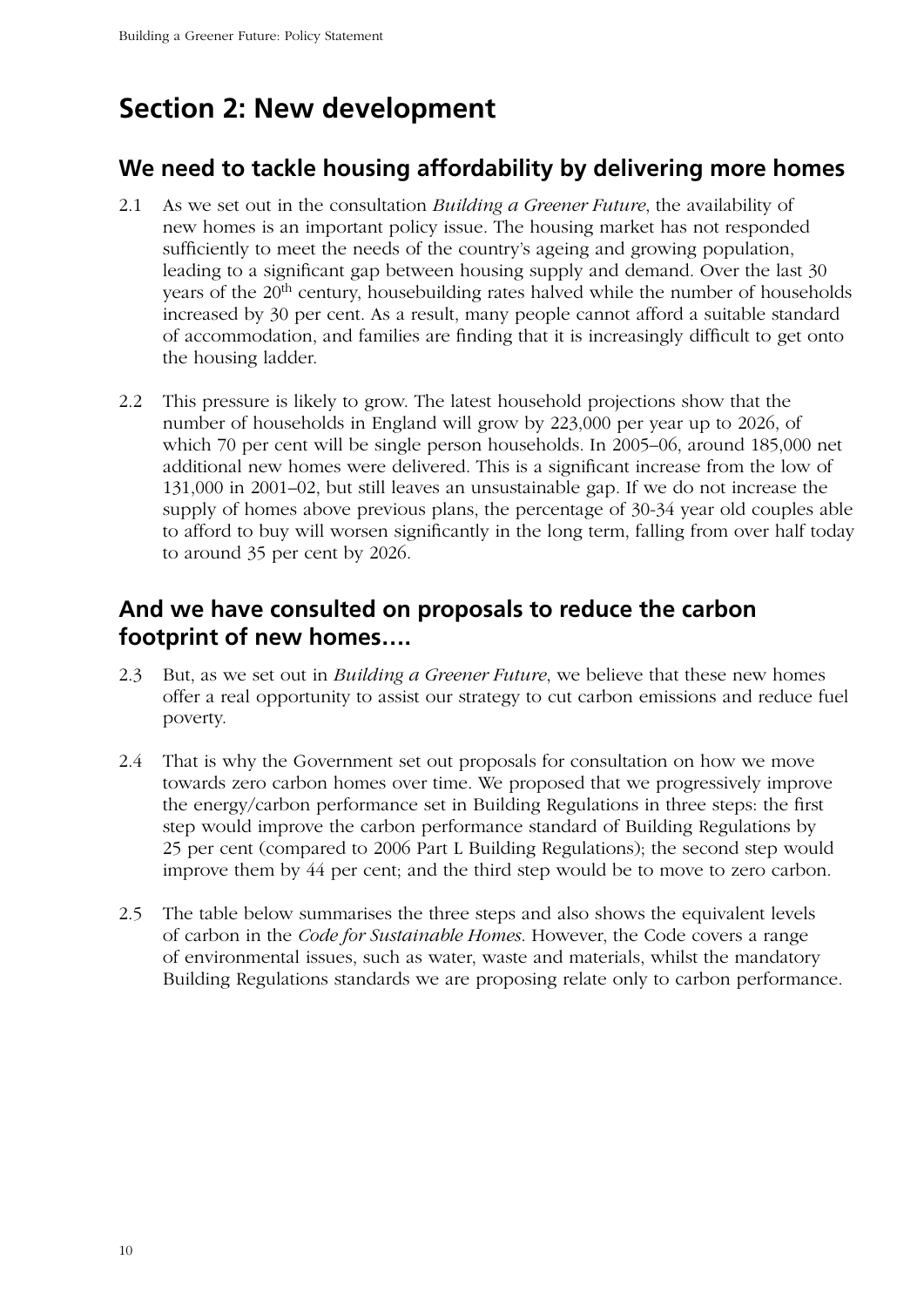**Table 1: proposed carbon improvements over time**

| <b>Date</b>                                               | 2010         | 2013         | 2016         |
|-----------------------------------------------------------|--------------|--------------|--------------|
| Carbon improvement as compared to<br>Part L<br>(BRs 2006) | 25%          | 44%          | zero carbon  |
| Equivalent energy/carbon standard in<br>the Code          | Code level 3 | Code level 4 | Code level 6 |

2.6 We published a full summary of the responses to our consultation on 6 June 2007, prepared for us by the consultants Faber Maunsell.<sup>11</sup>

### **…which received a largely positive response**

- 2.7 The response to our proposals was largely positive. Two-thirds of respondents said they agreed that new housing should lead the way in delivering low and zero carbon housing (Q1A). 39 per cent thought that the targets we had set out were achievable within the timescale; with 13 per cent saying they were not achievable; and 16 per cent saying they were not stringent enough (Q8). A full breakdown of responses is available in the summary report.
- 2.8 Opinion was divided on the issue of the costs of achieving the targets, with a large number of respondents feeling that there was insufficient evidence presented on costs. This is an issue that we have attempted to rectify in the Regulatory Impact Assessment accompanying this policy statement, which sets out in more detail the costs and benefits of the measures we have proposed.
- 2.9 There was strong support for our proposal to make rating against the *Code for Sustainable Homes* mandatory for all new homes (Q7). 61 per cent of respondents agreed that it should be mandatory, with eight per cent disagreeing, and the remainder unsure. We also said in *Building a Greener Future* that we would consult in full on proposals for making rating against the Code mandatory for all new homes, and this is published today alongside this policy statement.

### **The consultation also threw up a number of policy issues**

- 2.10 In addition, three central themes emerged from the responses to our consultation. In summary, these were:
	- In focussing on new homes, we should not lose sight of the need to improve energy efficiency further in the existing stock, and in the non-residential sector;
	- That the way in which we define zero carbon will have a big impact on the achievability and cost of meeting the target;
	- That there is a policy choice to be made about the extent to which there is a national standard for Building Regulations, compared with a system of local standard setting.

<sup>11</sup> This can be found at: www.communities.gov.uk/index.asp?id=1511113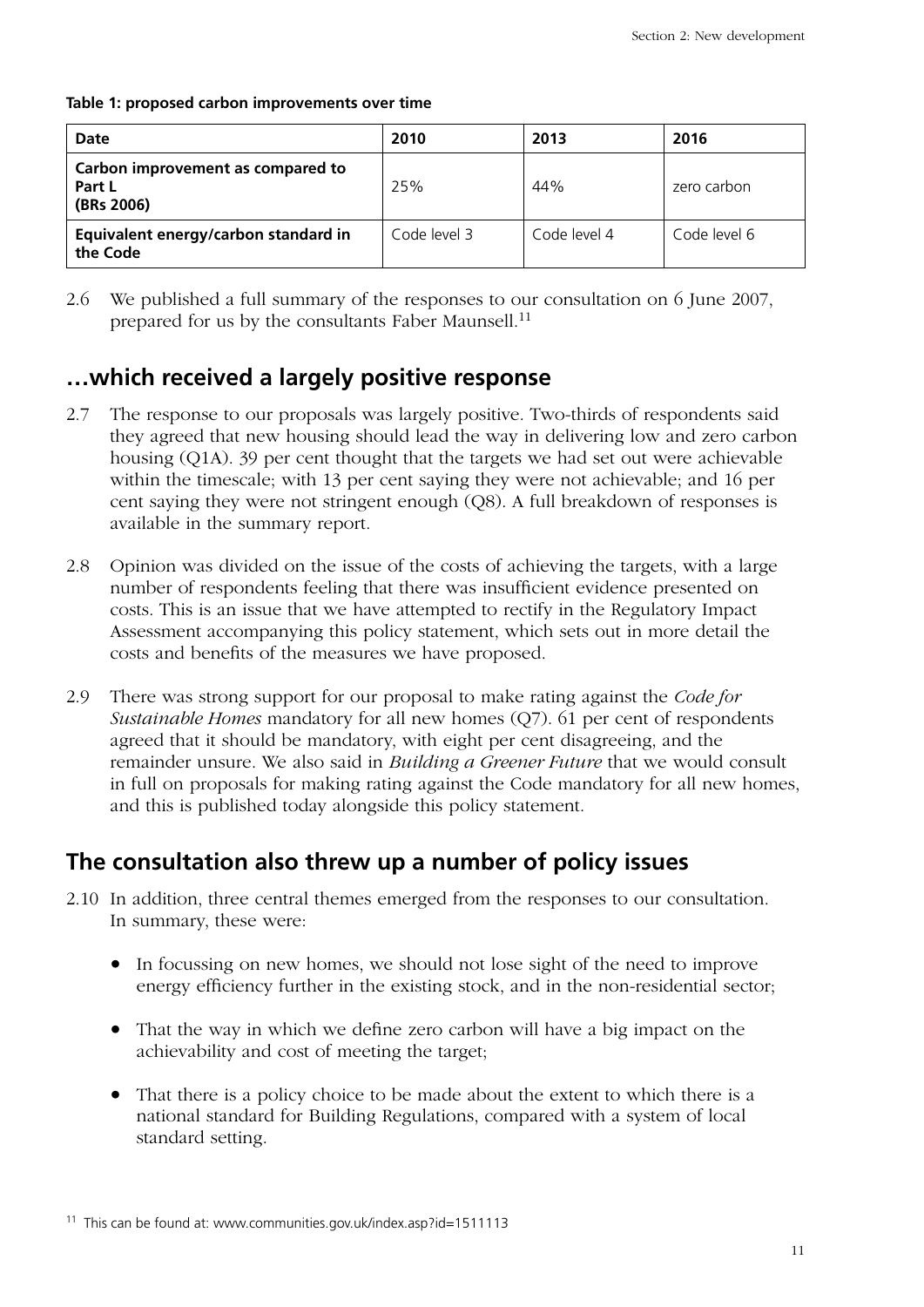- 2.11 We discuss these three issues in more detail below.
- 2.12 Immediately after the consultation was published, the 2016 Taskforce on zero carbon homes was established, jointly chaired by Yvette Cooper, Minister of State for Housing and Planning and Stewart Baseley, Executive Chairman of the Home Builders Federation.
- 2.13 The Taskforce also includes members from local government, the energy supply industry, the construction industry and non-governmental organisations. The purpose of the Taskforce is to identify the barriers to implementation of the zero carbon 2016 target, and put in place measures to address them. It has considered several policy issues in relation to the consultation, and where appropriate the views of its members are referred to in this document.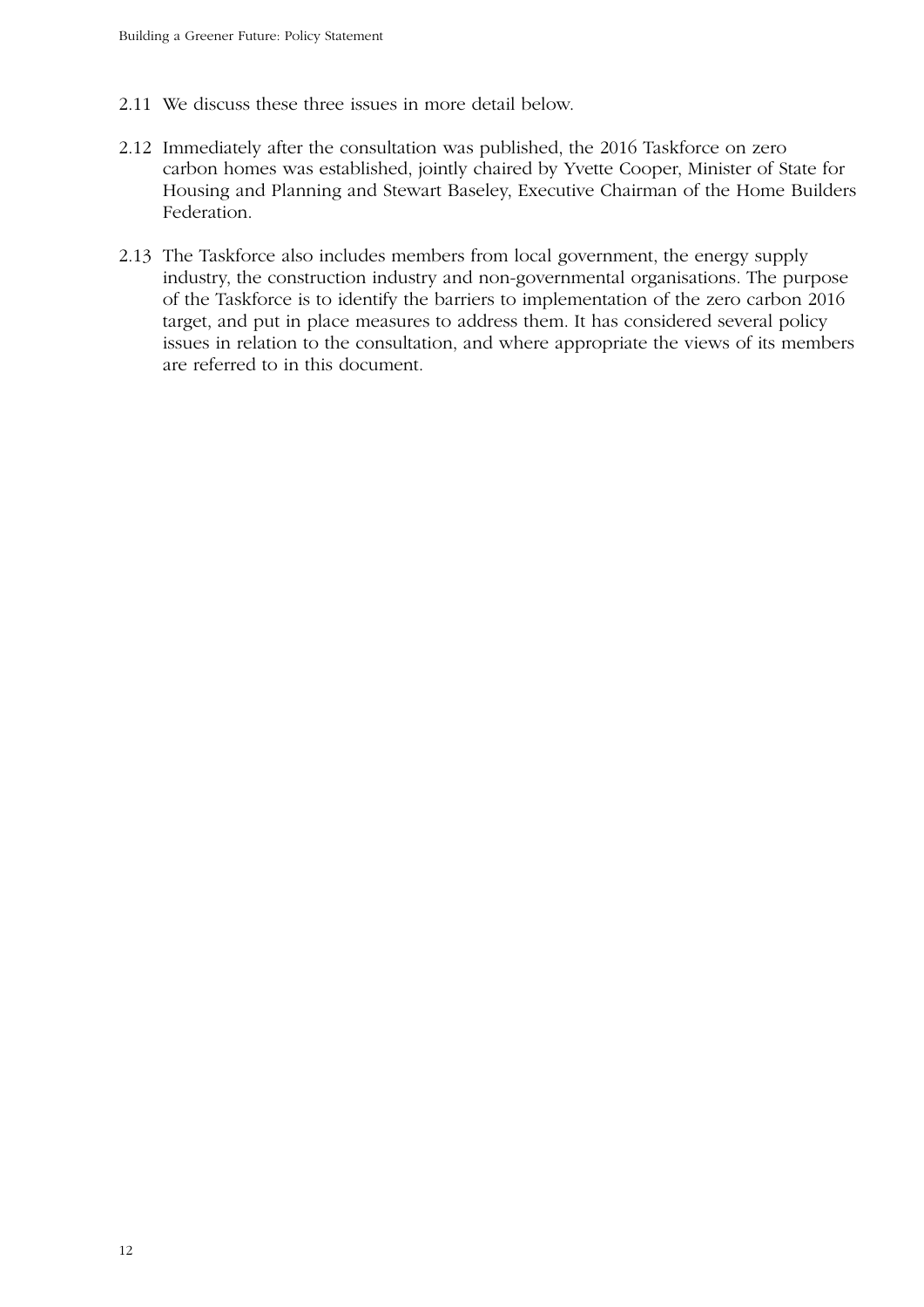### <span id="page-12-0"></span>**Section 3: Policy issues raised in the consultation**

### **Many respondents wanted to see a similar level of ambition on existing homes and the non-residential sector, as for new homes**

- 3.1 A number of respondents in their answers to several questions (Q3, Q4 and Q5 in particular) said that they did not want to see the focus on new homes come at the expense of action on the existing housing stock and the non-residential sector. This appeared to be driven by a combination of a belief that other sectors could offer greater scope for emissions reductions and a feeling that new homes (or housing developers) were being unfairly targeted over other sectors.
- 3.2 This reaction is understandable, given that the focus of the consultation paper was on the scope for carbon reductions in the new housing stock. However, this does not mean that the government is taking less action in other sectors.
- 3.3 We have already set out in paragraphs 1.3 to 1.6 above the action the Government is taking on the existing housing stock. There is also a great deal of continuing work, including the introduction of Energy Performance Certificates later this year. Budget 2007 has set out our intention that by the end of the decade all households will have been offered help with energy efficiency measures.<sup>12</sup>
- 3.4 It is also vitally important that new commercial development addresses the challenges posed by climate change. We believe that it should be technologically and economically possible for all new non-domestic buildings to achieve substantial reductions in carbon emissions over the next decade and anticipate that many such buildings may be able to achieve zero carbon on non-process related emissions. Buildings outside dense urban areas and those with low appliance energy requirements, such as warehouses, distribution centres and some retail outlets, should be able to be built to a zero carbon specification in a shorter time scale than other building types.
- 3.5 To this end, we are working closely with industry to learn the lessons from existing exemplar developments and houses that individual organisations have built, so we can fully understand the costs involved and the barriers to progress. We will use this knowledge to set in place a clear timetable and action plan to deliver substantial reductions in carbon emissions from new commercial buildings within the next 10 years.
- 3.6 We are also conducting a review of the sustainability of the existing non-domestic stock to identify the measures that can be taken to improve their performance, the barriers that prevent owners and occupiers taking action, and the most effective policy instruments that could be used to overcome these barriers.
- 3.7 In the meantime, we will be progressively introducing Energy Performance Certificates on completion and on sale of non-domestic buildings, from 6 April 2008. Also from that date a display energy certificate showing annual operational ratings, based on energy consumption, must be displayed in large public buildings.

<sup>12</sup> Budget 2007, *Protecting the Environment* chapter http://www.hm-treasury.gov.uk/media/F/D/bud07\_chapter7\_273.pdf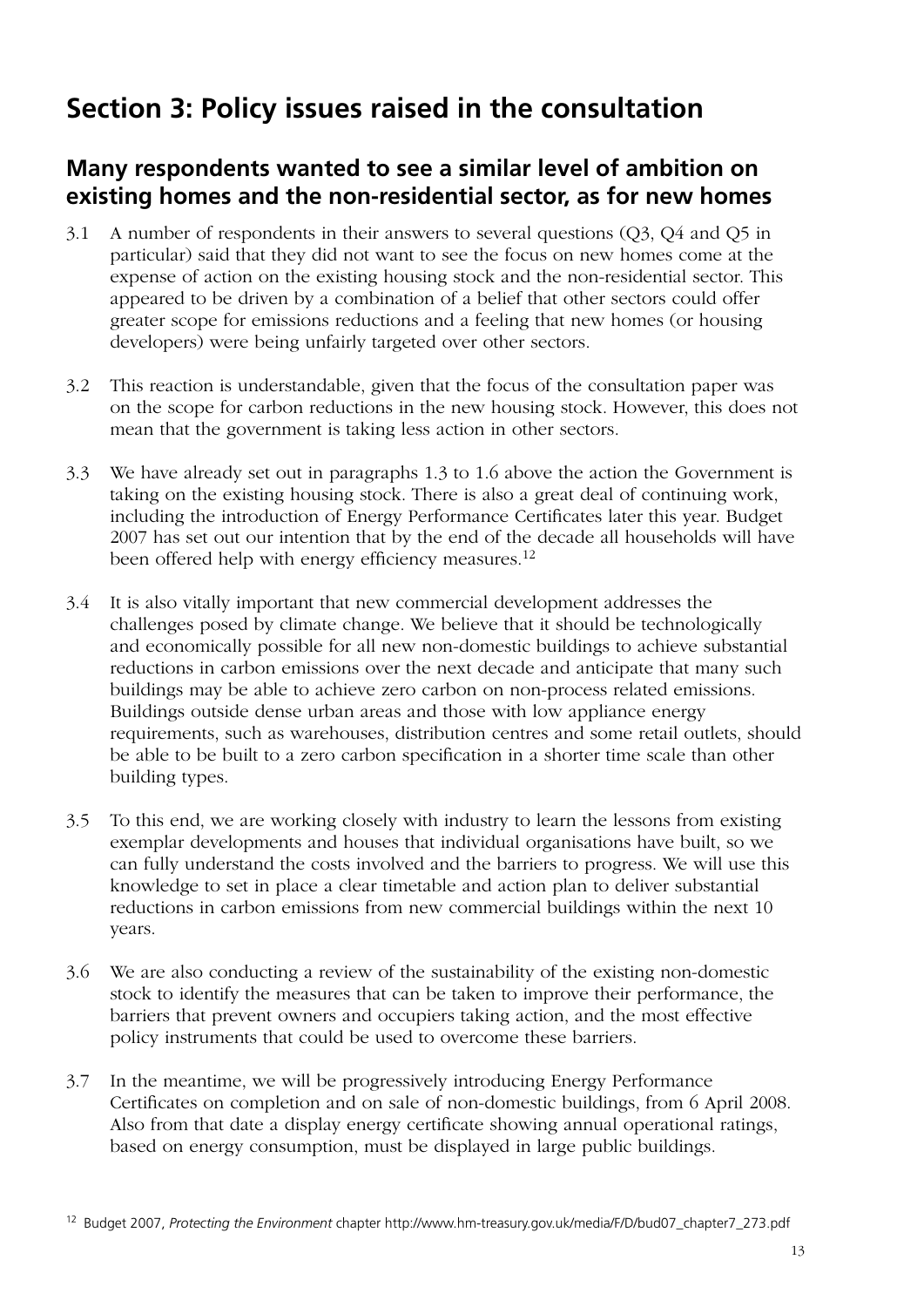$3.8$  It was also announced in the Energy White Paper<sup>13</sup> that the government would introduce a mandatory UK cap and trade scheme, the Carbon Reduction Commitment (CRC), focused on large commercial and public sector organisations, to secure further savings of  $4.4$  MtCO<sub>2</sub> per year in 2020. Although applying to organisations rather than specifically to buildings, the CRC should give large non energy intensive organisations an incentive to reduce carbon emissions from their own built estate.

### **Another issue raised was around the coverage and definition of zero carbon**

- 3.9 In the consultation paper *Building a Greener Future* we said that zero carbon means that a home should be zero carbon (net over the year) for all energy use in the home. This would include energy use from cooking, washing and electronic entertainment appliances as well as space heating, cooling, ventilation, lighting and hot water.
- 3.10 Many respondents argued that the way in which zero carbon is defined will have a major impact on the costs and deliverability of zero carbon homes within the timetable specified. This came across principally in responses to question 10, but related issues were also raised in the responses to questions 4, 8 and 11.
- 3.11 Several issues were raised by respondents. Some argued for a wider definition of zero carbon. It was suggested that we should seek to cover such issues as lifetime carbon impact of technologies (ie any carbon emissions associated with manufacture as well as use), transport emissions, and behaviour of households.
- 3.12 We do not believe a full consideration of embodied carbon is practical or realistic in the short-to-medium term. Evidence on the lifetime carbon costs of particular technologies is weak, and varies considerably depending on where and how they are manufactured.
- 3.13 Assumptions about household behaviour will be factored into the calculations we make – for example, the Code technical guidance<sup>14</sup> sets out how we would seek to estimate the likely carbon emissions from appliance use in the home. This is based on data we have on average energy use by households.
- 3.14 However, we do not think it is practical to measure actual appliance use in new homes once they are built for purposes of assessing compliance with the zero carbon standard. It is also something that is likely to change over time along with the size and age of the household. And measuring actual household energy use is likely to be considered both bureaucratic and intrusive. We believe it is more important that we ensure that, on average, the actual carbon emissions from new homes is zero in net terms over the year, taking account of typical behaviour, and couple this with policies to try to influence the actual behaviour of consumers and bring down the average energy use of appliances, as set out in the Energy White Paper.
- 3.15 Some respondents also argued that energy use from appliances should be entirely excluded from the definition of zero carbon. We believe this would equate to an unacceptable watering down of the proposals. Appliances make up a significant

<sup>13</sup> *Meeting the Energy Challenge: A White Paper on Energy* (May 2007) http://www.dti.gov.uk/energy/whitepaper/page39534.html

<sup>14</sup> *Code for Sustainable Homes* http://www.communities.gov.uk/index.asp?id=1506120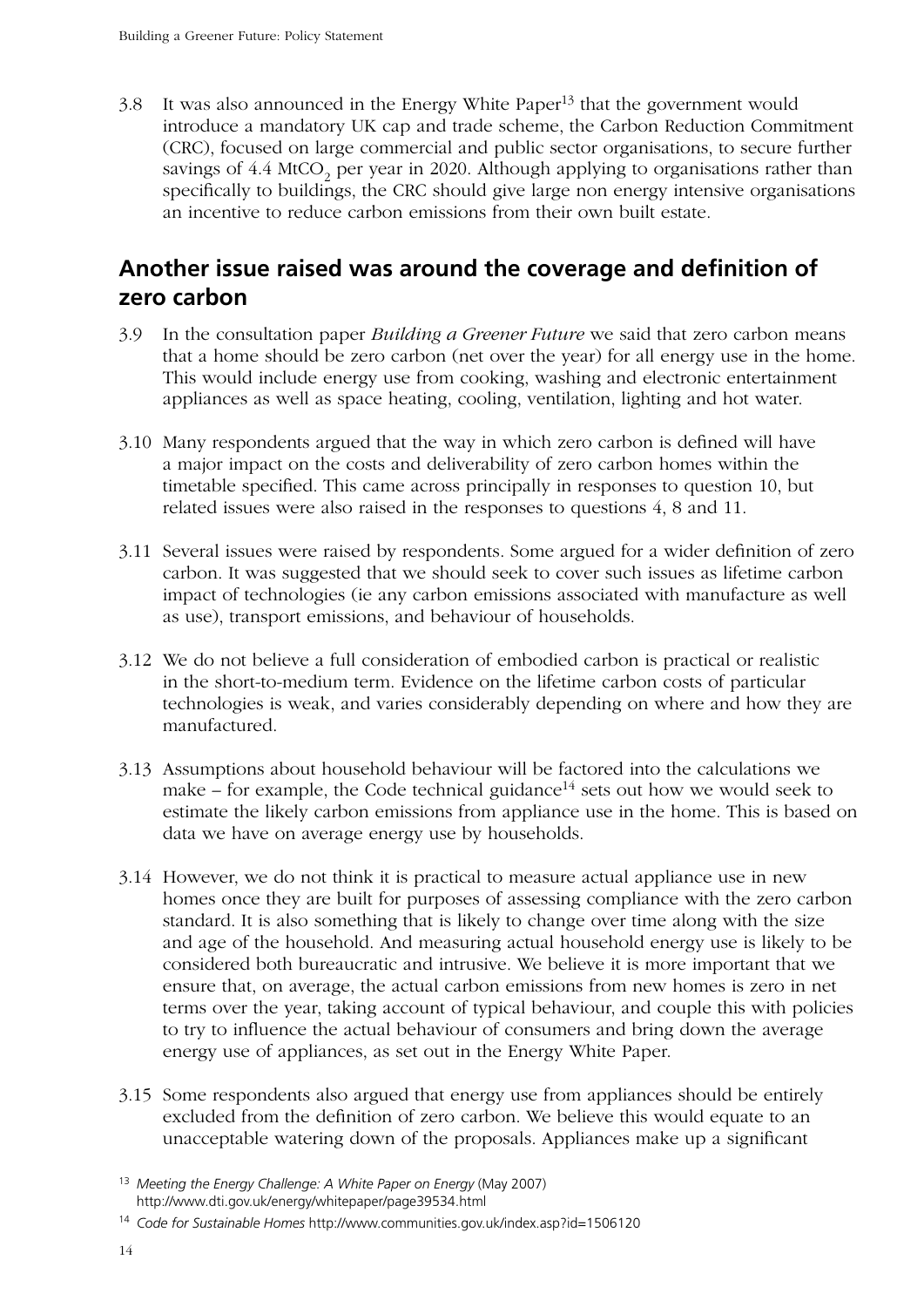proportion of energy use in new homes – currently about 40 per cent to 50 per cent. We do, however, recognise that we need to encourage faster action in this area, to reduce the energy used by households for appliances. The Energy White Paper set out several areas where we will take stringent action, including driving higher energy standards for products and phasing out the use of energy inefficient light bulbs. As these measures can be demonstrated to reduce actual energy use in the home, the associated emissions will also fall.

- 3.16 However, even if we are successful in reducing the energy use in the home, we recognise that including energy use from appliances in the definition of zero carbon means that housebuilders will need to look into zero and low carbon sources of electricity supply, an area currently outside Building Regulations. This is a new area for most developers, both in terms of technical skills and the understanding of the regulatory system. It is also important that we consider the implications of zero carbon homes for wider energy policy. We will analyse the wider energy policy implications, including the impacts on the competitive market.
- 3.17 The Energy White Paper announced new arrangements intended to simplify the current regulatory system, arising from the joint Department for Business, Enterprise and Regulatory Reform (BERR)/Ofgem *Review of Distributed Generation*. And all six major energy suppliers have committed to publishing clear and transparent tariffs for exported electricity, so that households that generate their energy and export some to the grid, can be clear about the financial benefit. As announced in the December 2006 Pre-Budget Report, legislation in the Finance Bill 2007 will ensure that, where private householders install microgeneration technology in their home for the purpose of generating power for their personal use, any payments they receive from the sale of surplus power or Renewable Obligation Certificates to an energy company are not subject to income tax. BERR have also funded the development of an industry led scheme to certify installers and manufacturers of microgeneration equipment. BERR have also established a new Distributed Energy Unit to monitor the development of these technologies and identify and remove any further barriers to distributed energy.
- 3.18 Zero carbon homes will also require new partnership working between housebuilders and energy companies. As a member of the Taskforce, the UK Business Council for Sustainable Energy has set up a group that brings together the UK's major energy companies to assess how they can fully engage with the opportunities created for them by zero carbon homes, both directly and in partnership with the house building industry.
- 3.19 Furthermore, including emissions from energy use associated with domestic appliances in the home will require modification to the existing Standard Assessment Procedure (SAP) for measuring the energy performance of the home. SAP in its existing form does not adequately take account of these emissions, nor does it provide for proper accounting for the range of technologies that will reduce them.
- 3.20 However, SAP can be modified, and we think it is the right tool to assess these technologies, and we want to start now on a process which fully involves the development and construction industries to develop an approach to improving SAP which is fair, comprehensive and transparent. To this end, the Department, jointly with the Construction Products Association, has established a Technical Working Group on SAP Modification, which will report to Ministers early in 2008 on the modifications to SAP that are required.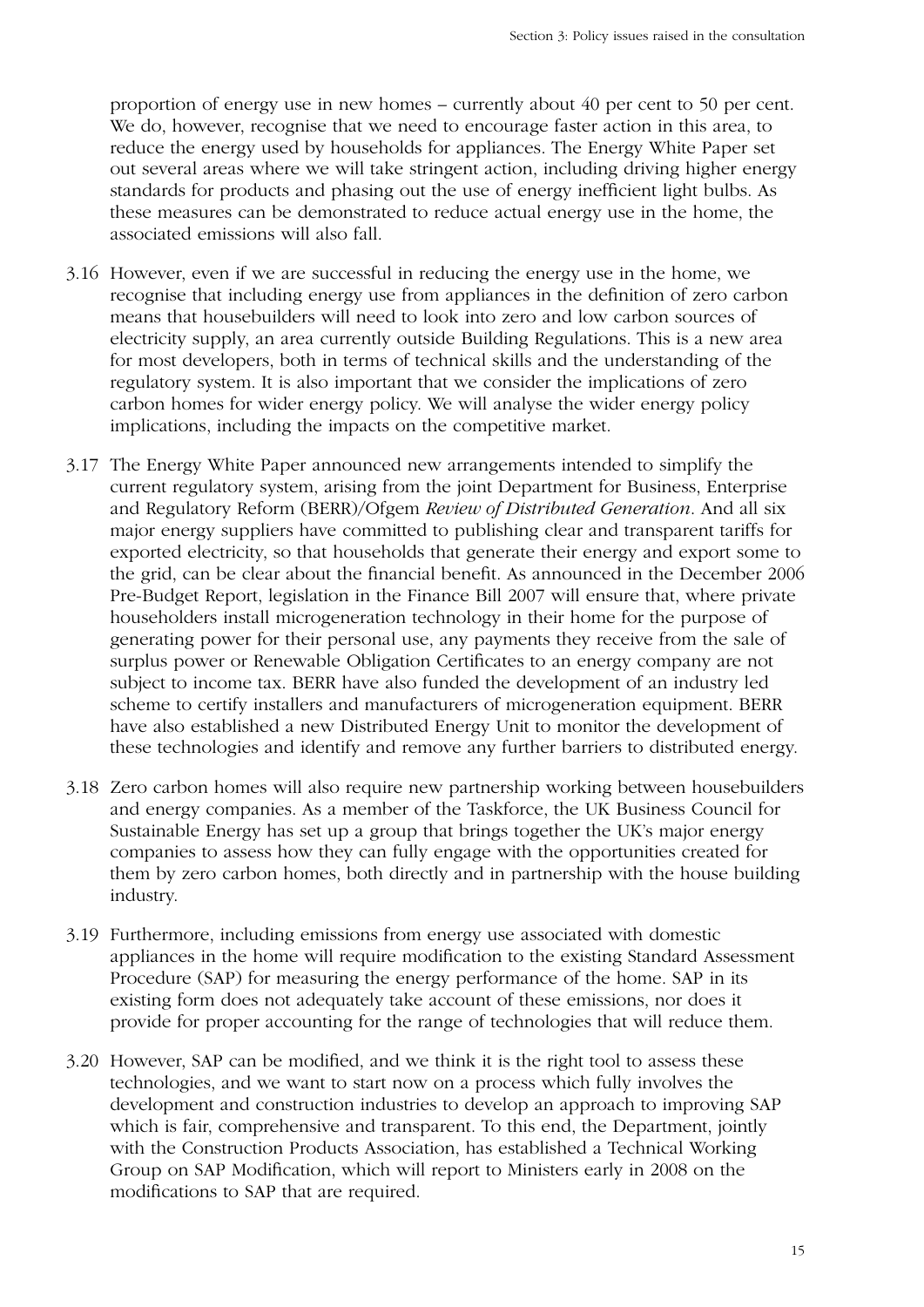3.21 Another issue that was raised by several respondents was whether zero carbon had to be achieved at the level of individual dwellings or at the development level. We are clear that solutions to zero carbon for the 2016 target are acceptable at the development level. Even the current version of SAP allows for development-wide solutions such as district heating. In the future modifications we make to SAP we want to ensure that it allows for all appropriate development-wide solutions. So for example, if a development was served by a wind turbine that provided renewable energy to the whole development, that should be an acceptable way to achieve zero carbon, and SAP should reflect that. We think these types of solutions are acceptable for any type of technology (approved by SAP) that has a physical connection to the development, even if the technology is partly or wholly located away from the development site itself, as is often the case for district heating/combined heat and power (CHP).

### **A key issue in this context is whether zero carbon energy needs to be connected to the development**

- 3.22 A more difficult issue that has been raised by consultees is whether solutions that deliver zero or low carbon energy away from the development should also be allowed to score towards meeting the zero carbon target. This can be referred to as 'carbon offsetting'.
- 3.23 A majority of respondents (around 70 per cent of those who responded to Q10) felt that offsetting should be allowed in some circumstances. Reasons given for this include arguments that it would bring down the cost of achieving zero carbon, and could allow carbon reductions to be achieved more cost-effectively across the economy as a whole. However, a small number of respondents (around 20 per cent of those who responded to Q10) felt that these types of more flexible solutions should not be allowed, and that zero carbon should only be achieved through measures located on the housing development site, or with a direct physical connection to it.
- 3.24 Of those respondents who supported flexible solutions, many argued that it should only be allowed in certain restrictive circumstances, for example where a development was below a certain size. Others suggested that it might only be used for emissions associated with appliance use in the home – so that everything possible should have been done to improve the fabric and heating/hot water systems of the home, before any offsetting of residual emissions was allowed. Another suggestion was that offsetting should be limited to a particular geographical area, national or regional, or particular technologies, eg renewables.
- 3.25 A related issue raised was that of additionality. There were concerns expressed that any zero carbon solution should result in carbon reductions that were genuinely additional, ie not replacing measures that were likely to have occurred anyway. For example, hypothetical wind turbines located away from a housing development but built to 'offset' its emissions might have been built regardless, because of incentives offered by other government policies (such as the Renewables Obligation).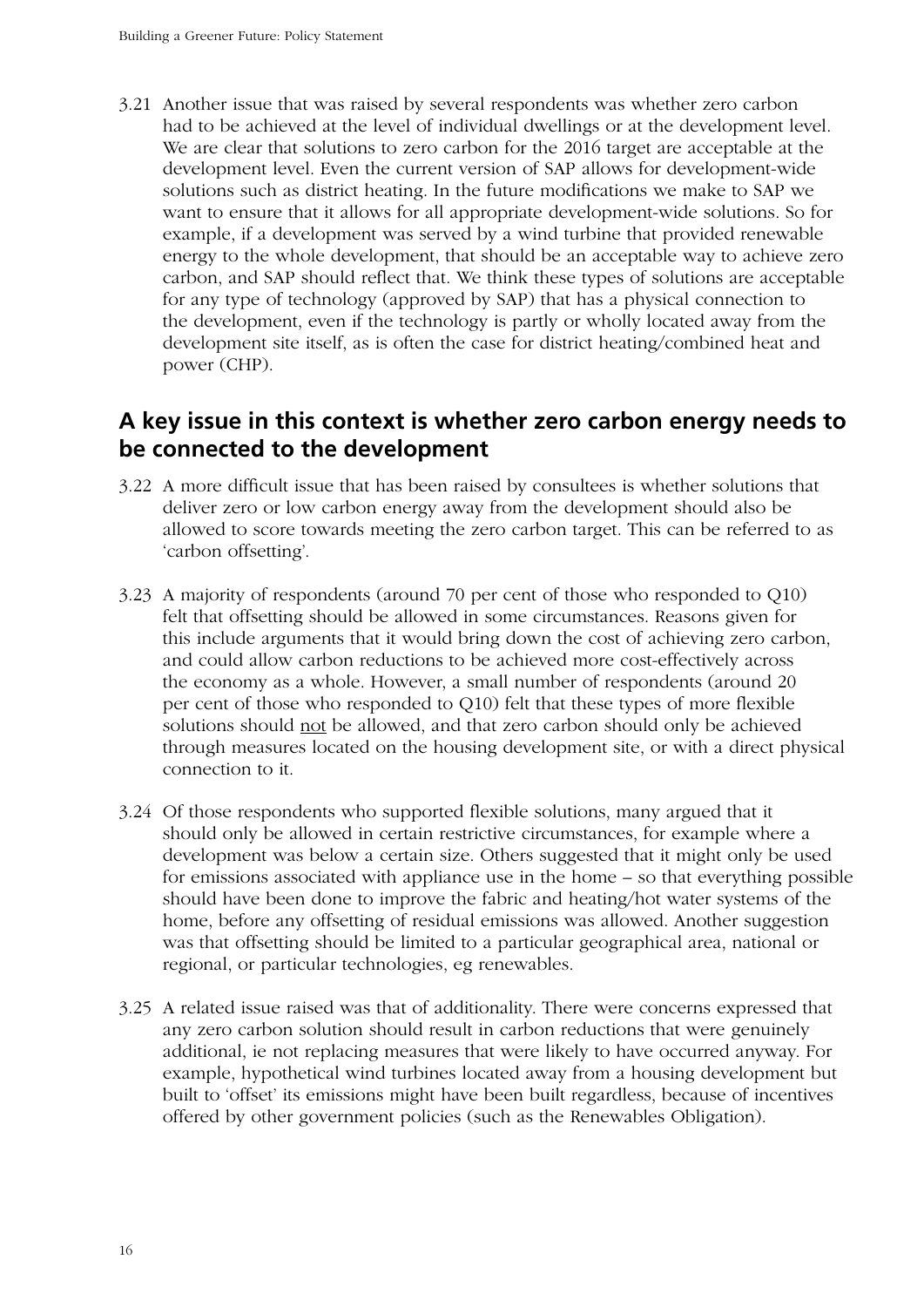- 3.26 The issue of the definition of zero carbon has also been discussed in the 2016 Taskforce. Like the consultation responses, opinions were divided as to the extent to which offsetting should be an acceptable solution to achieving zero carbon. However, most members agreed that it should be allowed under restrictive circumstances, provided it is possible to devise a method of accurately assessing additionality.
- 3.27 We have carefully considered the views of respondents and of the Taskforce on the issue of definition of zero carbon. We have reached the conclusions set out below:
- 3.28 We believe that emissions from all energy use including from appliances and cooking - in the home should be considered. We also believe that emissions from energy use should be zero in net terms across the year. This means that some use of fossil fuels or electricity from the grid should be permitted, provided this is offset by an equivalent 'export' of low or zero carbon energy.
- 3.29 We believe that the zero carbon standard should be applied at the development level, rather than on every individual home, so developers are able to use a range of technologies, such as district heating, or wind turbines, that can provide for low or zero carbon energy to a whole development.
- 3.30 We have listened carefully to views expressed about allowing for alternative energy or emissions reduction solutions not connected directly to the development in the way we define zero carbon. The costs and benefits of different options for allowing or excluding offsetting, outlined in the regulatory impact assessment, need to be carefully considered. We accept also that there may be certain circumstances or particular sites where it may be difficult for developers to achieve zero carbon. We recognise the challenges that small urban infill sites can pose, where it might be more effective or necessary to support offsetting elsewhere, and where rigid application of on-site zero carbon could potentially create perverse incentives for small infill sites to be left vacant. However, evidence is already showing that the range of appropriate technologies is growing over time, and the costs falling. We expect much better evidence to emerge over the next few years about what can be achieved, and at what cost. We think, therefore, it is right to return to the issue of offsetting when we have more evidence to determine the right approach.
- 3.31 Our policy of a time-limited stamp duty land tax (SDLT) relief for new zero-carbon homes will provide a way of stimulating the innovation needed to develop what is currently a niche market into the mass market. The Code technical guidance<sup>15</sup> and the regulations which provide for the circumstances in which SDLT relief can be claimed, will set out our first detailed definition of zero carbon. HMT have published their draft regulations for informal consultation and have said they will review the definition of zero carbon contained within them, in the light of representations made. In October 2007 HMT will publish the final regulations, and the Code technical guidance will be revised to reflect that.
- 3.32 These definitions will be invaluable in laying the groundwork and building up the evidence base to inform our approach to determining the definition of zero carbon that will be used for Building Regulations in 2016. As new evidence emerges about costs and practicalities, and as technologies develop, we will develop the definition of zero carbon for the purposes of Building Regulations, after full consultation and

<sup>15</sup> *Code for Sustainable Homes* http://www.communities.gov.uk/index.asp?id=1506120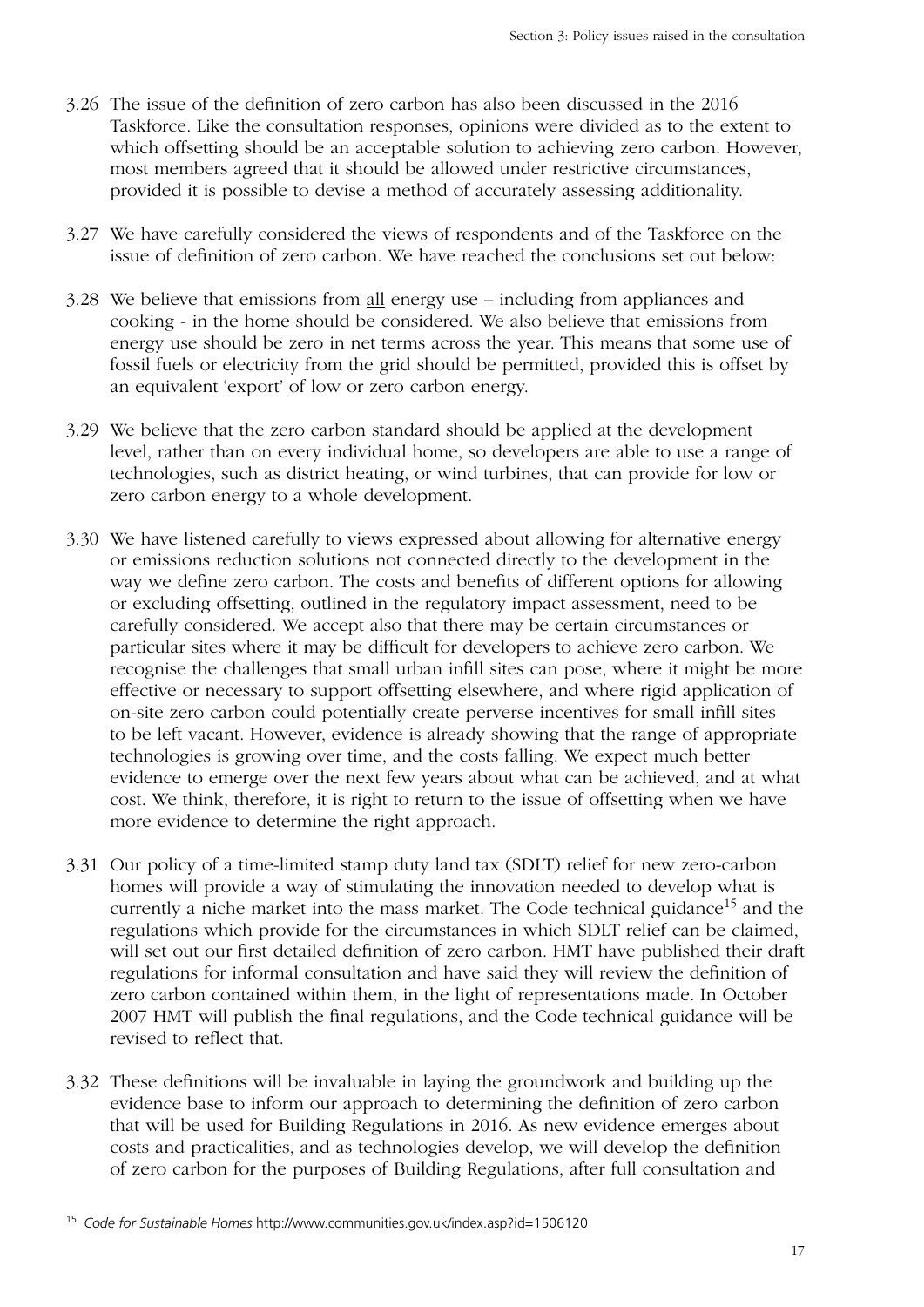within a sensible time-frame that will allow the industry to adjust before the planned changes in 2016. In that context, we will examine whether, and to what extent, there is a case for offsetting as a mechanism to meet the carbon standard. We will also consider the implications of different options for allowing or excluding offsetting for wider energy policy, including impacts on energy security and the competitive market.

### **Many respondents raised concerns about whether building standards should be set at the national or local level**

- 3.33 Many respondents had strong views about the appropriate level at which Building Regulations should be set. At the moment, Building Regulations set national building standards for energy efficiency. But local authorities have planning powers, and they are increasingly using these planning powers to set more environmentally demanding building standards at the local level.
- 3.34 Views were sought in the *Building a Greener Future* consultation paper about the most appropriate level at which building standards should be set. Respondents expressed views in their responses to questions 3, 5, 6 12 and 13. On the whole, respondents favoured – by about 5 to 1 of those who answered – a system whereby building standards were set at the national level, but where local authorities were free to promote low and zero carbon energy supply at the local level.
- 3.35 Respondents also agreed by a majority of around 2 to 1 of those who answered – that national standards were a more effective way to achieve our goals of delivering new homes and reducing emissions from the housing stock. 11 per cent said they believed that a combination of local and national standards was the best way forward. Local authorities made up a more than a third of respondents overall, so were well represented.
- 3.36 Some respondents felt that the proliferation of different local standards would mean that tougher national standards were more difficult to meet, as it prevented developers realising the full economies of scale associated with a single national standard. Concerns about local authorities' ability to develop, assess and enforce their own standards were also raised. A particular concern was raised about local authorities that were seeking to promote technology-specific standards, rather than specifying an environmental outcome and allowing developers to find the best way to meet it.
- 3.37 Others felt strongly that preventing local authorities from setting their own standards would stifle innovation, and prevent local authorities from responding to local circumstances.
- 3.38 In *Building a Greener Future* and the draft *Planning Policy Statement: Planning and Climate Change* that was published alongside it, we set out a proposed compromise. This suggested that where there are demonstrable and locally specific opportunities for requiring particular levels of building performance through the planning system these should be set out in advance in a development plan document. In so doing, local authorities would need to have regard to a number of considerations, including whether the proposed approach is consistent with securing the expected supply and pace of housing development shown in the housing trajectory required by *Planning Policy Statement 3*.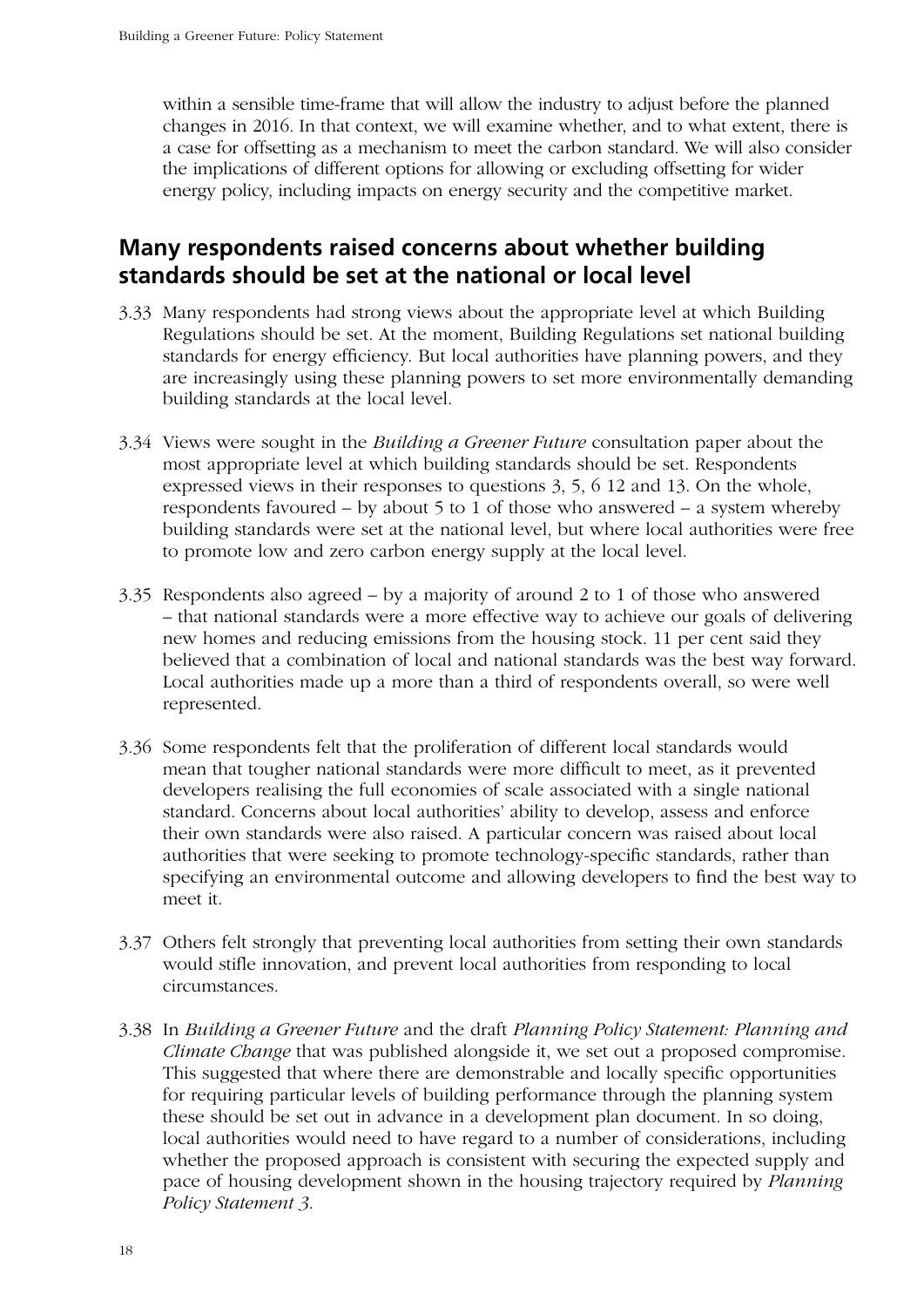- 3.39 The consultation process, and the deliberations of the Taskforce, have resulted in a great variety of different reactions to this compromise proposal. We have listened carefully to views expressed. Most respondents wanted clear national standards with little local variation, however a significant minority wanted flexibility for local authorities to set their own standards.
- 3.40 We believe that there is considerable value in a strong national framework but that this needs to be balanced with appropriate local flexibility. And we are setting a high set of national standards to cut carbon emissions through our Code for Sustainable Homes, reinforced by our ambitious timetable to tighten the standards in 2010, 2013 and 2016. Indeed we are the first country to set such an ambitious target. Setting these standards, and the timetable, gives us a real opportunity to drive innovation and technological development.
- 3.41 Opportunities for local flexibility need to be balanced against our objectives for increasing housing supply, affordable homes, and the infrastructure needed to support communities. As this is an important area to get right we are setting out our conclusions in this document so far on the consultation responses. However, we intend to discuss this approach further with stakeholders in advance of publishing later this year the final *Planning Policy Statement: Planning and Climate Change* which will set out the detailed position. We recognise also that our approach may need to be tailored to suit the circumstances in London, given the Mayor's powers in relation to planning and the status of the London Plan, and this will be considered with the Mayor as we finalise the Planning Policy Statement.
- 3.42 We think that national standards for reducing carbon emissions from homes should be set through building regulations, supported through the planning system We do not believe that local authorities should each set separate building standards, with different preferred technologies or environmental measures. Nor do we think each local authority should set its own ad hoc timetable through the planning system to reach zero carbon emissions for new homes, especially given the level of ambition built into the national framework. This would make it harder for industry to invest in supply chains with confidence or get the economies of scale to make new technologies cost effective. It would also jeopardise our parallel commitment to increase the level of house building and deliver the affordable homes the country needs.
- 3.43 However, there are circumstances in which we do believe local authorities could drive things further and faster, in particular where local authorities can demonstrate that there are clear local opportunities to use renewable or low carbon energy, perhaps through decentralised systems. Indeed local councils can themselves play a critical role in establishing such opportunities. For example, local authorities like Woking are working to support local decentralised energy schemes which can help deliver real reductions in carbon emissions at an earlier stage.
- 3.44 We want local authorities to take a proactive, strategic role in identifying local opportunities to promote renewable, low carbon and decentralised energy systems, consistent with ensuring a competitive market and affordable energy. They have an important role in bringing together interested parties and facilitating the establishment of decentralised energy systems. By innovating and helping deliver local sources of energy generation, local government can make a vital contribution to getting to our shared ambition of zero carbon.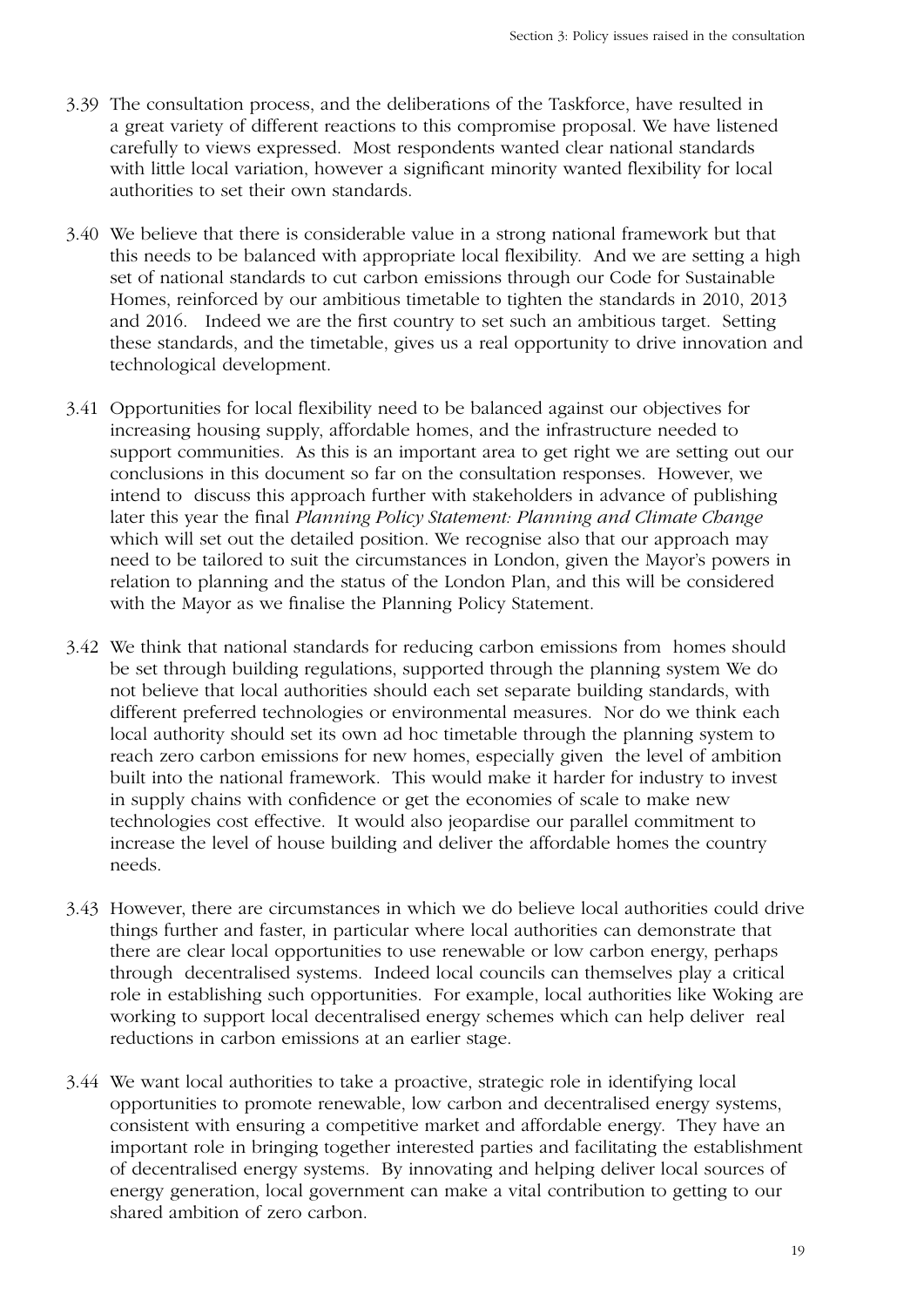- 3.45 Local authorities should have a strategy for securing decentralised and renewable or low carbon energy in new development. Where there are specific sites or development opportunities, local authorities should specify the proportion of renewable or low carbon energy, taking account of feasibility, viability and deliverability. They could also expect new developments to connect up with existing schemes where feasible and viable, or be developed with connection in mind where there is a clear strategy to develop new schemes. However, they need to demonstrate this through the planning system. Policies also must not prevent owners and occupiers befitting from the competitive energy market. We are looking further in the light of the consultation of the particular arrangements needed for eco-towns and new growth points, and also for areas where there are high levels of land value uplift and how this might interact with our proposals for capturing planning gain.
- 3.46 Any such higher standards for homes, however, need to be set using the Code for Sustainable Homes rather than any other criteria. It may be that a local authority could focus on the energy efficiency standards in the Code, or the whole Code.
- 3.47 They also need to be properly tested through the planning system rather than introduced on an ad hoc basis when individual planning applications come in. We will therefore expect the local approach to be set out in a development plan document, not a supplementary planning document, so as to allow full scrutiny including by an independent Inspector. We will want the most to be made of local development or site specific opportunities, but in a way that does not have any adverse impact on the development needs of communities, in particular on housing supply and affordability.
- 3.48 We will set out in the PPS, and supporting practice guidance, how these objectives can be achieved through the planning system. Local authorities and developers need to know what is expected of them and that everyone is playing to the same set of rules.
- 3.49 Where there is no plan in place, local authorities can negotiate with developers for higher standards or provision of renewable energy, but should not refuse planning permission solely on the grounds of failing to meet the higher standards or providing renewable or decentralised energy.
- 3.50 We also believe that local government has a key role in ensuring that communities and infrastructure are able to cope with the climate change already happening, and the impacts which can be anticipated over coming decades due to past emissions. This was a shared concern in many responses to our consultation, as was the need to sustain biodiversity. We agree, and in the final PPS we will reflect the central role of planning in shaping places that are resilient to climate change and habitats that sustain biodiversity.

#### **We need to make sure we have the right skills to deliver…**

3.51 Together with the Taskforce, we recognise that this agenda will require the development of new skills across the sectors involved, including housebuilders and local authorities.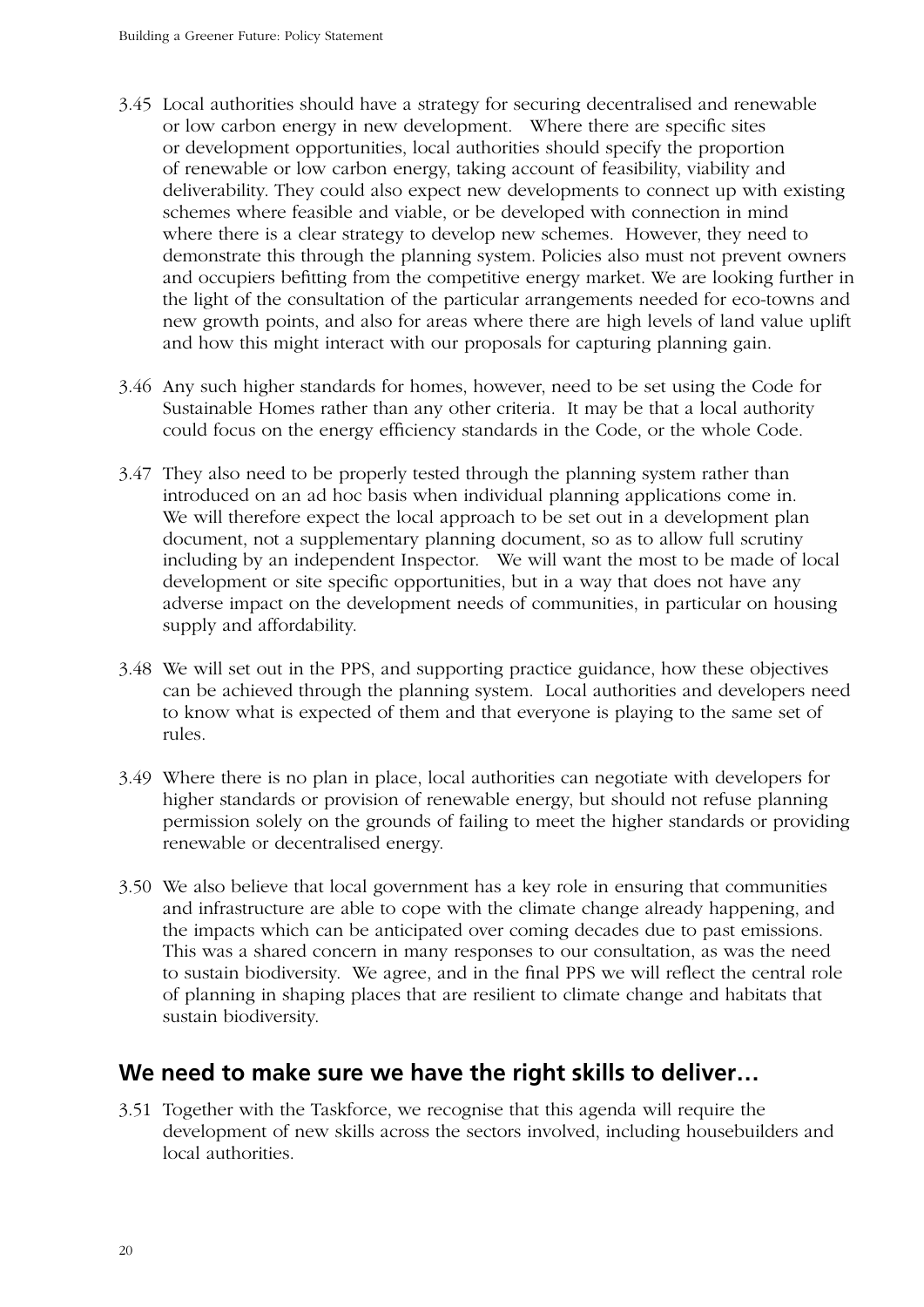- 3.52 The Local Government Association (LGA) has established a Climate Change Commission to advise on how local authorities could tackle and respond to climate change more effectively. It is clear that capacity and skills are a key element of the Commission's emerging framework for successful action, not least in relation to reducing carbon emissions from new and existing housing – two of the six areas where they are suggesting scope for immediate council action.
- 3.53 The Callcutt Review<sup>16</sup> is also working with Construction Skills, Home Builders Federation, Construction Products Association, National Centre for Excellence in Housing and BERR to highlight the skills needed in the housebuilding industry to make sure that housing supply targets are met whilst achieving the higher environmental standards set out in this document.
- 3.54 The Taskforce will bring this work together once it reaches its conclusions and decisions will be taken on the next steps needed to ensure that the right people have the necessary skills – and are working in the right ways – to deliver the required standards. Given its remit to deliver the skills and knowledge needed to make better places, the Academy for Sustainable Communities will have an important role to play in developing the necessary learning, awareness and shared understanding across the public and private sectors.

### **…and compliance and enforcement are key issues in this context**

- 3.55 Respondents to the consultation raised the issue of ensuring Building Regulations are complied with, particularly Part L, which deals with the conservation of fuel and power. We recognise the need to improve compliance with Building Regulations as well as raising standards. We have been working with building control bodies and industry stakeholders since then to this end. There have been a number of training and dissemination initiatives, new publications, and new and more comprehensive competent person schemes that enable contractors to self-certify their work.
- 3.56 As part of the process of raising standards we are looking into how well the 2006 Part L amendments are bedding down. In November 2006 we held the first of a series of workshops with Building Control Officers and Approved Inspectors to understand their experience to date of compliance, and what further dissemination measures could be beneficial. We will continue this process and will be carrying out a survey of 2006 Part L implementation next year when a reasonable sample of buildings has been built following introduction of the new standards. This will inform the further amendments we know we need to make, and will complement the Review of Building Control where we are looking at a range of measures to help increase compliance with Building Regulations more generally.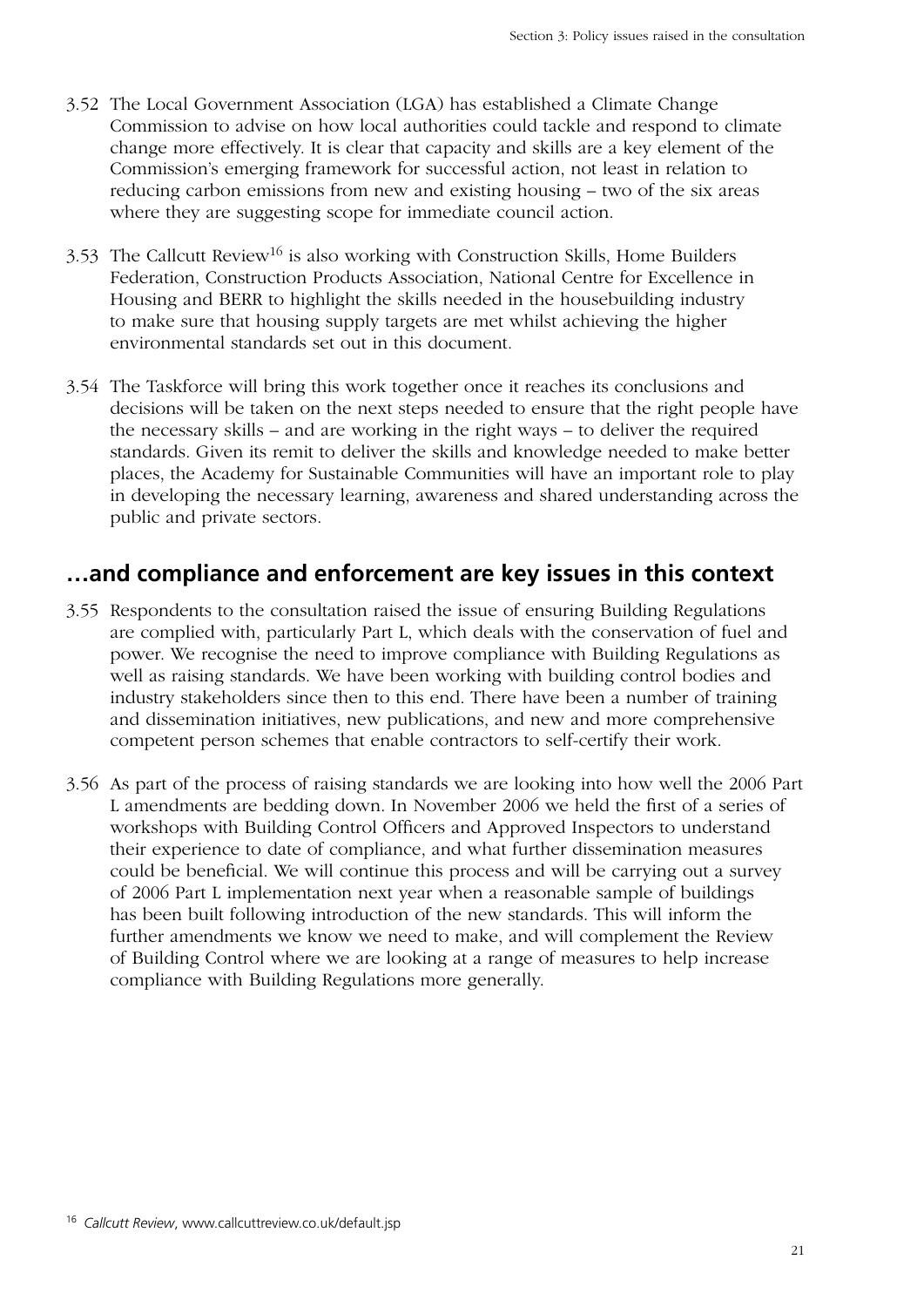### <span id="page-21-0"></span>**Section 4: Costs and benefits**

#### **We have examined the costs and benefits of this approach**

- 4.1 Assuming that our new build rates provide 200,00017 dwellings a year (based on the Government's previously expected build rates), the profile of improvements in the new stock is expected to deliver estimated savings of  $2.7 \text{ MtCO}_2$  by 2020 over and above projections of current standards. By 2050 it would be expected to save at least 15 MtCO<sub>2</sub> per annum. Emissions need to be reduced by around 92 MtCO<sub>2</sub> if the domestic sector takes a proportionate share of our national 60 per cent emissions reduction target<sup>18</sup> and in fact we may need to save more, around 110 MtCO<sub>2</sub>, as energy demand is expected to rise, due to growing household numbers and appliance use. Our expected emissions savings by 2050 therefore represent nearly one-sixth of the required total domestic saving.
- 4.2 We have commissioned work<sup>19</sup> to develop the previous research commissioned by the Housing Corporation and English Partnerships on the costs of delivering energy improvements. As there are a number of ways that zero carbon homes can be delivered, the research has added further detail to the costs and benefits of meeting the 2010 and 2013 standards and has generated scenarios to illustrate a range of zero carbon outcomes. A Regulatory Impact Assessment with more detailed costs and benefits is published alongside this policy statement.
- 4.3 The impact of achieving the 25 per cent and 44 per cent improvements above the current Part L standard in 2010 and 2013 is estimated to have a net impact on the economy up to 2016 of around £1.9bn. These costs are based on assuming that developers choose technologies on the basis of minimising the capital costs of construction. However, if the impact of on going costs and benefits is taken into account in technology choices, then the overall cost to the economy is reduced to £0.85bn, which is nearly half of the £1.9bn cost. Under this scenario there is a slightly higher capital outlay (the percentage increase in Part L above 2006 in 2013 is 6.2 per cent compared with 5.4 per cent when the capital costs are minimised), but the difference in size of the ongoing benefits is clear.
- 4.4 Initial modelling of the potential impacts of zero carbon scenarios illustrate a wide range of net impacts, indicating a possible cost of between £1.7bn to £12bn over the period to 2025. This cost depends on how the standard is achieved, and particularly the level of low or zero carbon energy provided at the development level, and how costs fall over time as markets develop and learn to adapt. This range highlights the uncertainties remaining in delivering zero carbon homes. Assessment of the full costs and benefits of achieving zero carbon homes will therefore be kept under review at each phase of the timetable to zero carbon in 2016, as the detailed process for delivery through Building Regulations progresses.

<sup>&</sup>lt;sup>17</sup> The Government has announced an increase in housing supply to 240,000 dwellings a year by 2016. This revised trajectory has not been modelled.

<sup>&</sup>lt;sup>18</sup> Based on latest projections of residential sector emissions to 2050 (UK Energy and CO<sub>2</sub> Emissions Projections, July 2006, DTI) against a target at 60 per cent of the 1990 level.

<sup>19</sup> To be published – *The costs and benefits of the government's proposals to reduce the carbon footprint of new housing development*, Cyril Sweett, Faber Maunsell & Europe Economics, July 2007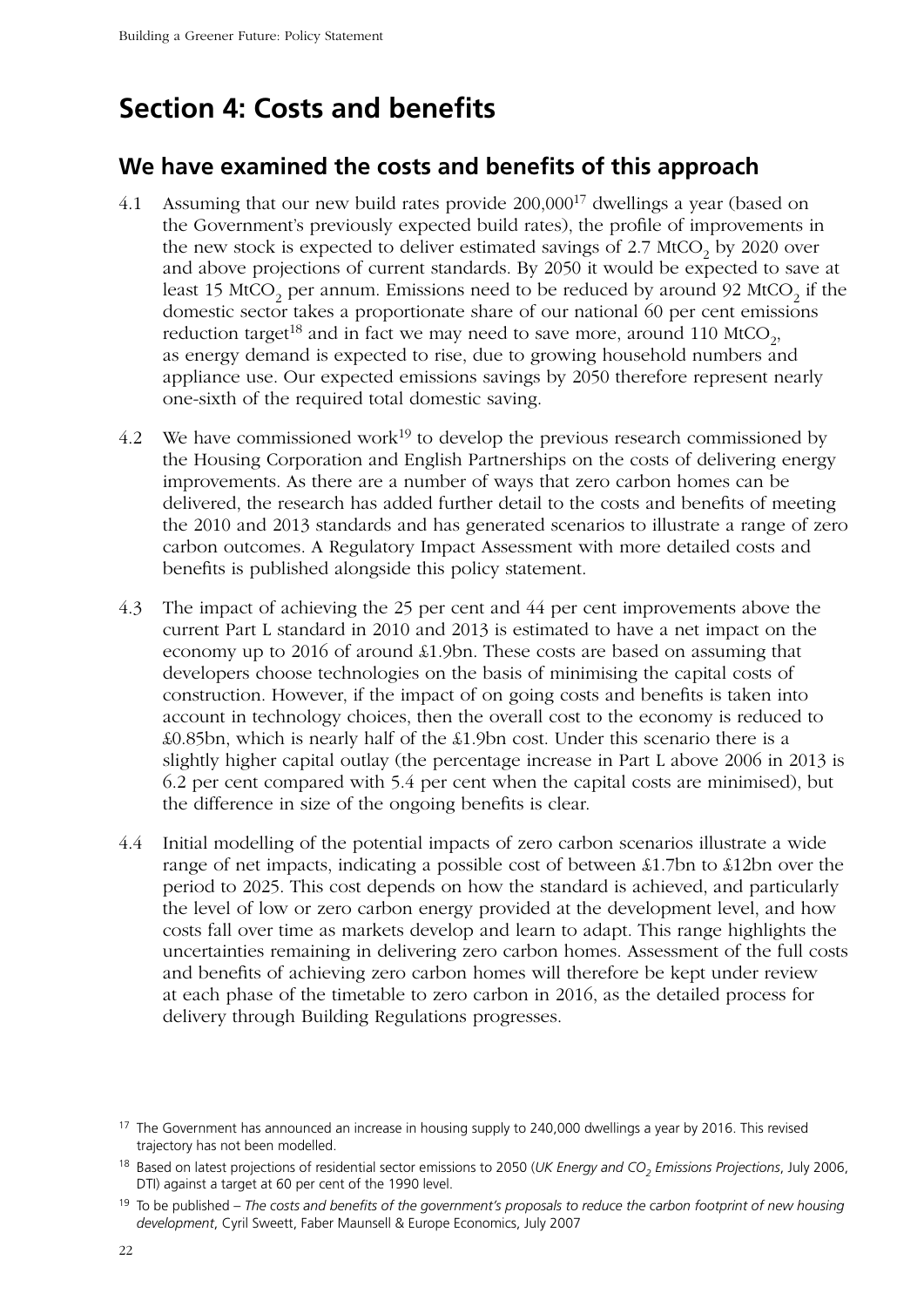- 4.5 The increase in cost arises from the construction costs of meeting the higher energy standards. The additional costs of achieving the 2010 standard are estimated at around three per cent above current 2006 Part L costs. To achieve the 44 per cent improvement in 2013 is likely to increase construction costs by around five per cent above Part L 2006.
- 4.6 At higher levels of the future energy standards, newer technologies and construction methods are likely to be required that have uncertain and, at present, relatively high costs. But there is already evidence, both in the UK and internationally, of low and zero carbon homes being built. And, over time, we expect costs to decrease. Initial estimates of the costs from 2016 indicate that the additional costs of achieving zero carbon could range from 1 to 19 per cent, depending again on the amount of low or zero carbon energy required to be provided on-site. If learning rates continue beyond 2016, the upper limit of costs is likely to fall further over time, so for example the overall cost above Part L could fall to 13-16 per cent by 2025.
- 4.7 The incidence of these additional construction costs will be affected by the timescale of development and the ability of developers to pass through costs, either to consumers or through land prices.
- 4.8 The additional costs of supplying low and zero carbon energy may drive housebuilders, especially on larger sites, to look to attract Energy Service Companies (ESCOs) to manage the on-site low or zero energy supply and make the initial investment. ESCOs are more likely to take into account the on-going running costs as they will need to be competitive with existing energy supply. This means developers will only need to consider choices around fabric standards.

### **Impact on housing supply and prices is small and short term**

- 4.9 We commissioned academic analysis<sup>20</sup> to simulate the potential impacts on the housing market, particularly on the number of new homes constructed and house prices. Results from the modelling suggest that there would be a limited impact in terms of new housing supply and house prices, assuming a steady state in the market. For example, a 20% increase in costs was modelled and the effect was a less than 1% fall in supply and an increase in price of around £170 per home. The analysis considered that this effect might be short-term, as the regulations change, with output and prices returning quickly to previous levels. However, shocks to the market, for example through sudden regulatory changes, could be expected to have a much more significant impact, instead of the phased and measured approach we are proposing.
- 4.10 This outcome could be explained because the price of new housing is determined primarily in the second hand market, which might inhibit the ability of developers to pass on costs to buyers through a premium on new house prices, although it is important to note that some purchasers may well be willing to pay a premium initially for a high quality green new house.

<sup>20</sup> To be published – *Carbon Reduction Housing Market Simulations*, Prof Glen Bramley (Heriot-Watt University) and Dr Chris Leishman (Glasgow University), May 2007, based on an established model described in *Urban Studies* Vol. 42, No. 12, 2213–2244, (2005)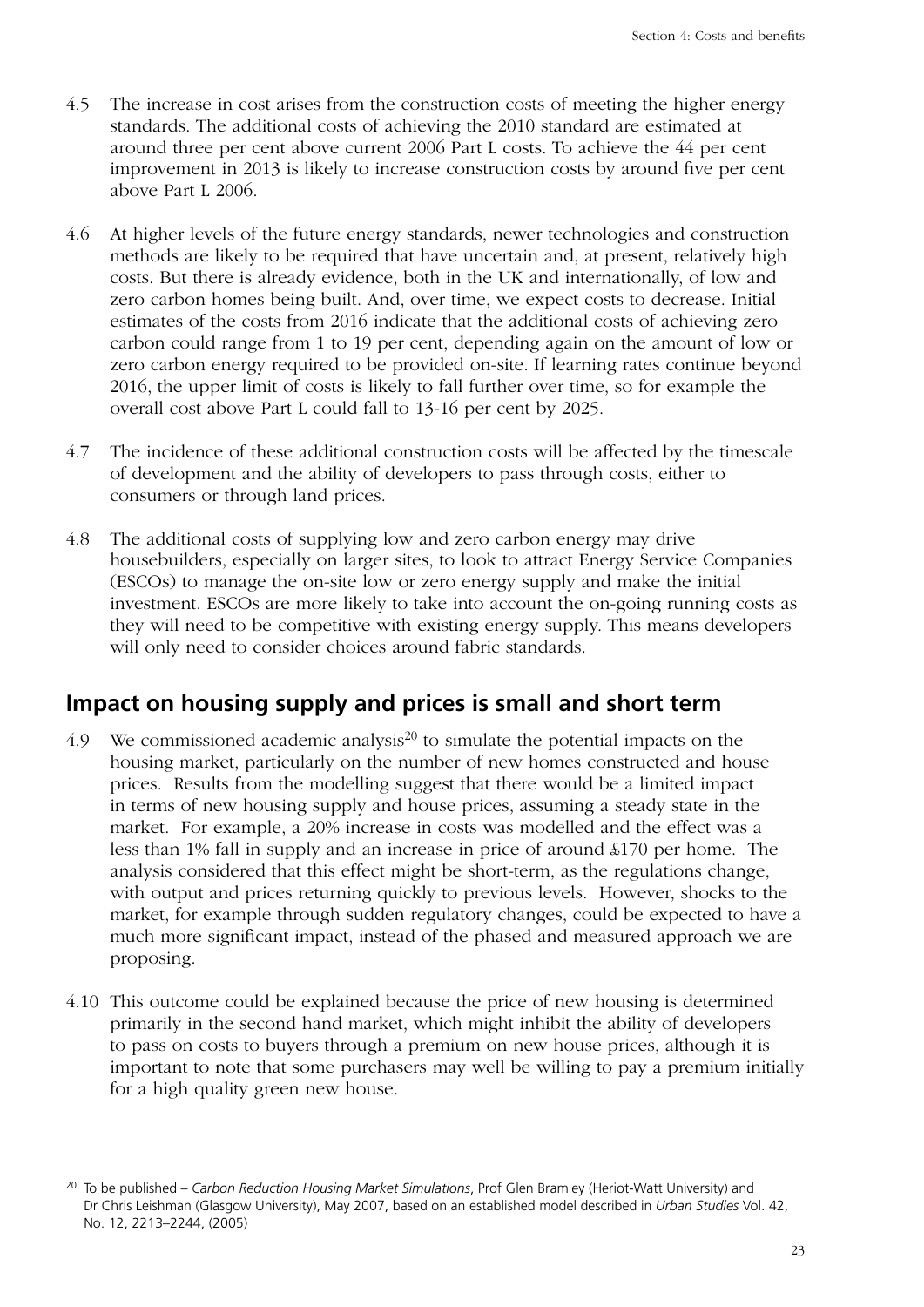4.11 The second explanation for the modelling results is that recent research shows that the price elasticity of supply is very low, so developers continue to build the same number of units even if costs rise. In practice this would mean that most of the additional costs could be passed back through a reduction in land prices. The ability of developers to pass costs back in terms of reduced prices for land might not, however, be easily achievable in reality in the short term and any reduction in land values could affect the supply of land.

### **Impact on households**

- 4.12 Achieving higher energy standards will help households reduce their fuel bills through both reduced consumption as a result of energy efficiency improvements to the building and potentially through lower fuel prices associated with low and zero energy sources. We estimate that with the effect of the 25 per cent and 44 per cent improvements, households could make savings of between £25 and £105 per year in 2010 and £25 and £146 in 2013. If zero carbon homes from 2016 are achieved with on-site renewable energy, households could save up to £360 per year.
- 4.13 On-going operational and maintenance costs of energy supply at the highest standards will depend on how they are delivered and to what extent the household is responsible for the costs. It is possible that some of the estimated savings could be captured by ESCOs through fuel bills, in order to operate a viable service and make a return on the capital investment.